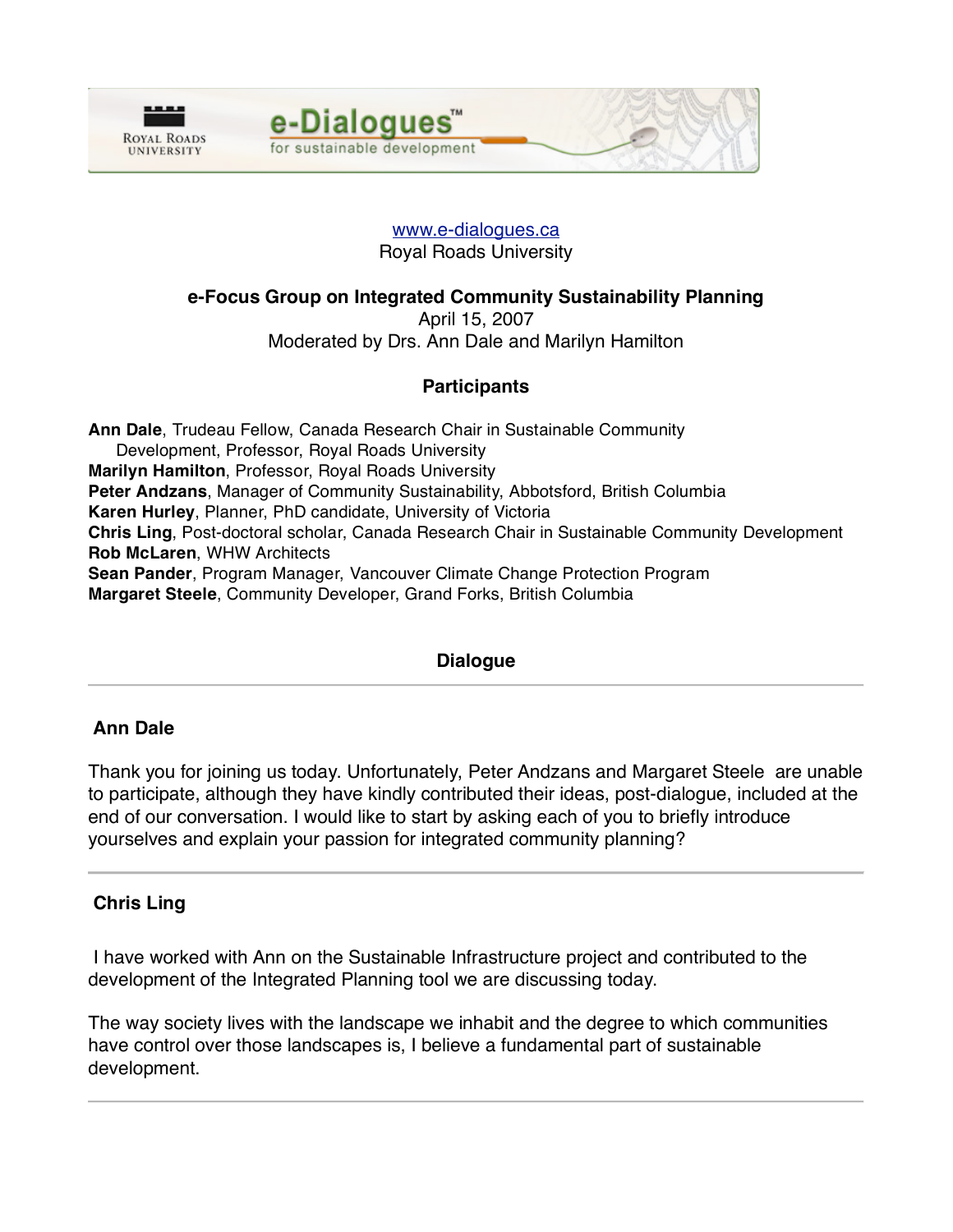### **Ann Dale**

Chris, there appears to be some technical difficulties, in the meantime, can you explain what you think integrated community planning is all about?

#### **Chris Ling**

I think it is two things – firstly, a process whereby all aspects of local decision making that impact on how and where communities develop and grow are bought togther in one process. And secondly, a process which brings decision makers and those that are impacted by those decisions together.

### **Sean Pander**

The dialogue appears to have just "unlocked" for me. Sean Pander here, Climate Protection Program Manager for the City of Vancouver

#### **Ann Dale**

Welcome, Sean, I apologize for the technical issues. What does integrated community planning mean for you?

#### **Marilyn Hamilton**

Hi this is Marilyn Hamilton. My day jobs with Integral City and Associate Professor in the School of Leadership at Royal Roads University connect with the challenges of integration every day. My pro bono work includes chairing the Abbotsford Community Foundation and coconvening Imagine Abbotsford. I am particularly interested in integrated community sustainability planning and tools that make that possible because I see so much effort and/or so much apathy and so little alignment in the direction given by city hall, NGO/NPO's and the private sector. I am interested in creating whole-system tools that engage both the qualitative and quantitative aspects of community within the context of a living environment. I am honoured to be here with everyone.

### **Karen Hurley**

Ann, in response to your opening remarks...

My passion for integrated planning comes from an understanding that we cannot create community until we first envision it – participatory planning processes hold great promise in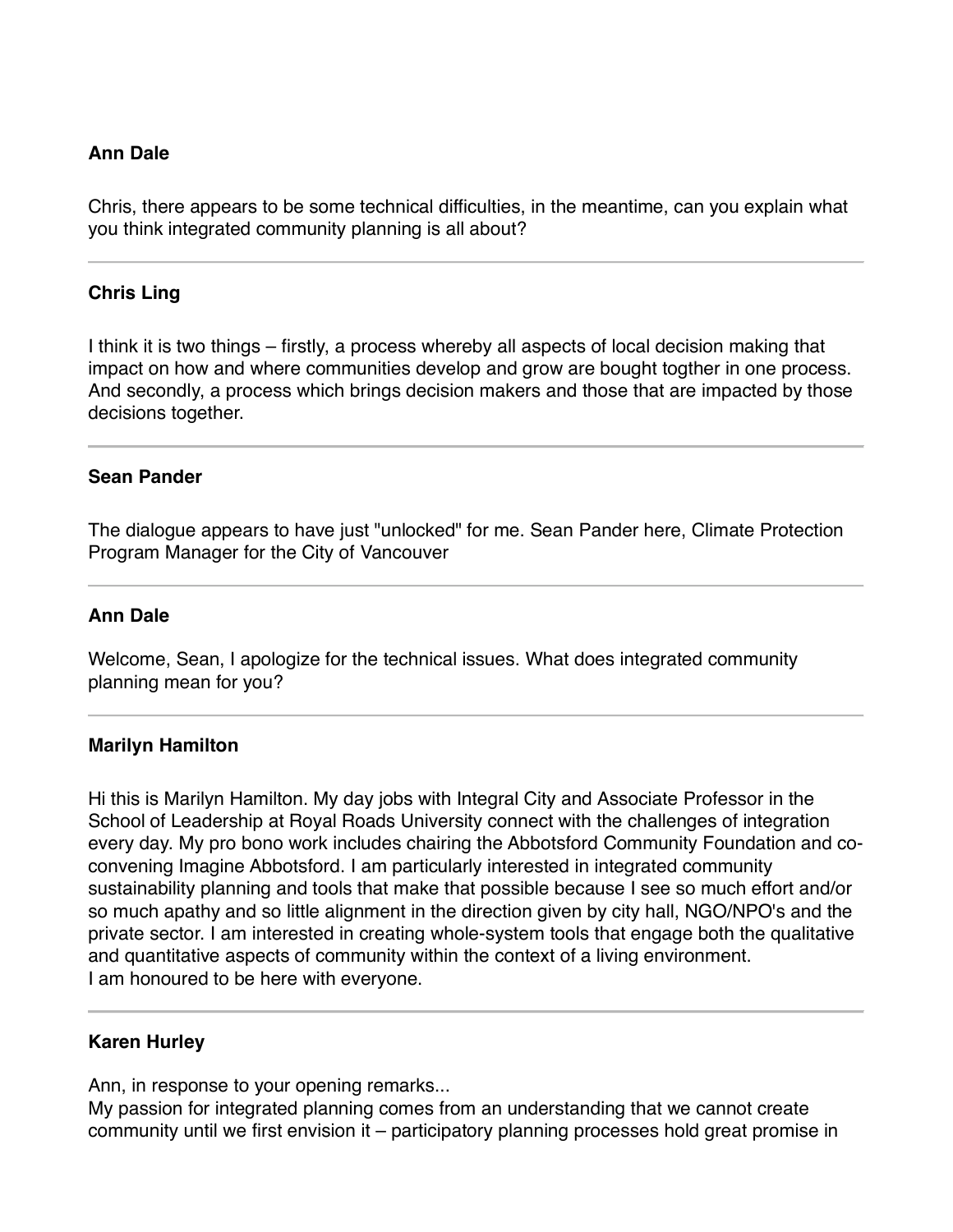being an opportunity to create community visions as guides to sustainability (socially just and ecologically sound) -- IF -- they are done well.

### **Ann Dale**

What in your opinion are the greatest barriers to integrated community planning and the implementation of sustainable development?

## **Chris Ling**

From someone outside the municipal planning environment it seems that the barriers tend towards the inertia of the status quo. There are many examples of good work having been done in the Canadian context, many presented on our project web site, but they rely too often on bloody minded individuals who refuse to give up in the face of the easy application of the status quo.

## **Karen Hurley**

I agree wholeheartedly with Chris -- I worked on the inside and so much was decided according to 'that's the way we have always done it" -- there is a great deal of lethargy within municipal organisations and so it is easy for developers to come in and wow them with their teams of consultants.

## **Karen Hurley**

What a delightful question... I worked on this off-line this morning after your email yesterday... would you like the whole rant? There are various scales...

### **Ann Dale**

Why not submit the whole rant to open the discussion?

### **Karen Hurley**

On a western societal (perhaps now global) level we have a single-mindedness about the urban as Progress and one 'can't fight Progress'. We have separated humans from other beings and from nature. We have established a food system based on food travelling great distances. We have communities where care for children, elders, people with physical disabilities and mental illness, is superficial and they have limited power in decision-making. We have local government systems where women are few in senior management and political roles (see FCM).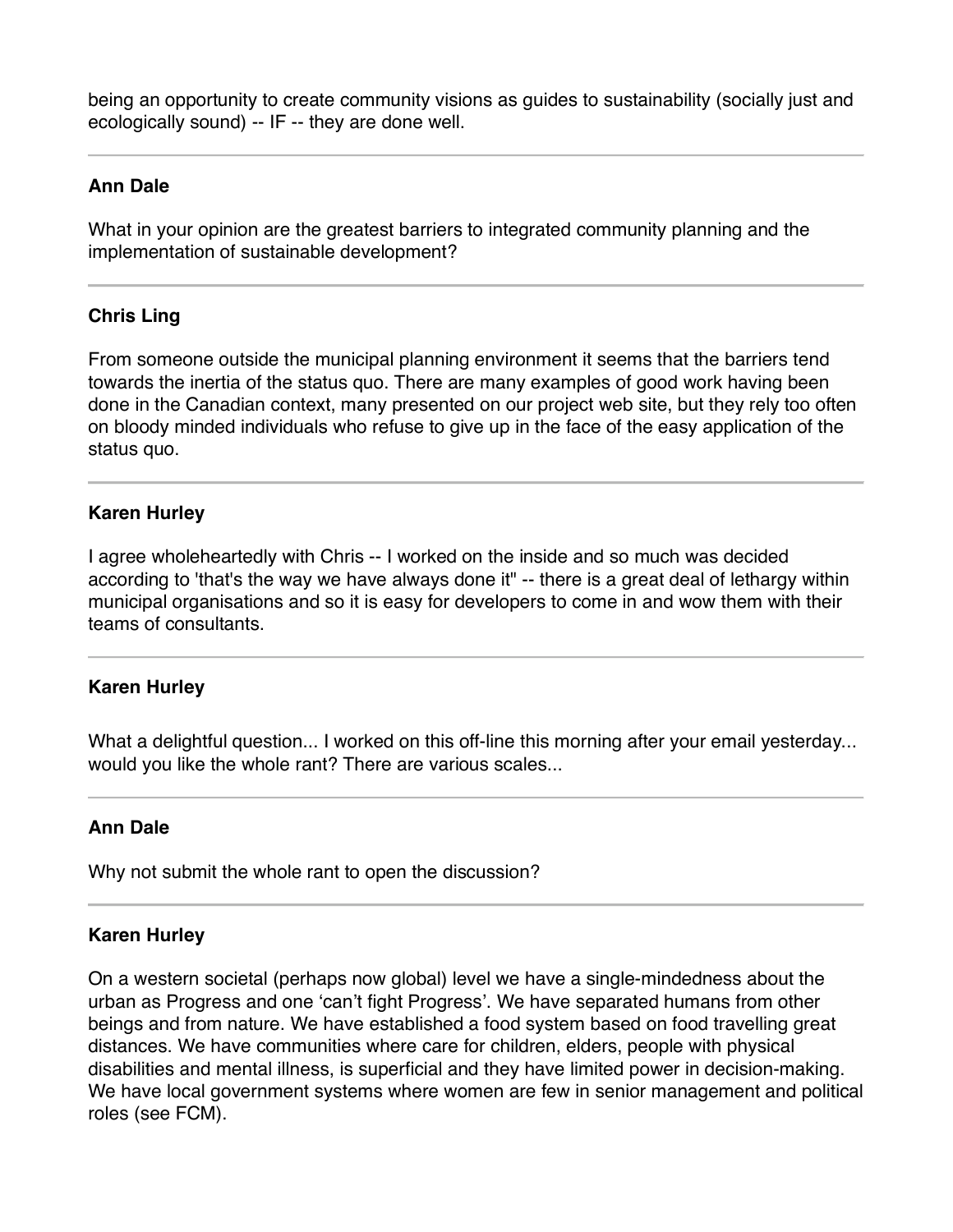This results in important natural landscapes being lost to pavement and buildings. It means a loss of land for growing food. It means a disconnect between humans and non-human nature as it becomes an either/or situation. So we get in cities or towns total destruction of natural landscapes and food growing areas to create the built environment and nature limited to parks within and outside the city that people drive to (if they can afford a car).

From my experience a large barrier to integrated planning is the limitations of planning within the conventional structure of local government; and the associated weak position of Planning relative to the larger power of the politicians, Engineering Dept and Parks Depts (and even the weaker positions of environmental planning or social planning sections – if they exist at all). So much destruction of nature happens within municipalities in order to make playing fields, coiffed trails in 'tidy' parks, priority given to utility corridors along roads instead of trees, not to mention the obsession with car movement efficiencies and car habitat. There are too many homeless, lonely, unhealthy people. Cities in Canada need to stop being so self congratulatory and really look at themselves.

In terms of creating integrated plans, I have observed over the years that much good work is done at the community or OCP planning level, often with large amounts of public process, only to be completely ignored at the implementation phase (ie South False Creek in Vancouver, and almost every OCP ever written). This amounts to the large amount of wasted time in public process (Design 'Charades' we call them) and community participant burn-out because politicians and the engineering and planning departments are generally captured by the development industry so what gets built is what the developer or municipal dept wants – not necessarily the community.

Another barrier is the professional background of planners – they come from Urban planning schools – so straightaway there is a bias towards the urban as the only path to the 'progress'. This is changing as food security, social planning, and enviro planning gain interest amongst students and teachers but the senior planning positions in municipalities are held by those who were trained in an older model – one that places new development at the core purpose.

Also, many planners and Planning Departments see their 'clients' as the development industry -- not the community that is actually paying most of their salary -- and actively engage in helping developers and builders maximise their profits at the expense of human and nonhuman communities. Large fees are charged to developers so the feeling of offering service for fee looms high – not to say that planners need to be unnecessarily difficult at the implementation level – but rather that the links between the plans and implementation need to be strengthened.

Perhaps make every plan a bylaw??? There is often a big disconnect between those who write/facilitate longer term plans and the development planners who implement the plans.

Greenwashing is a new worry that is fast becoming a barrier to integrated planning… LEEDS credits are used to justify great destruction of habitat and are not connected to social needs. Compare the earliest proposals Dockside for social housing to where it is now. A developer west of Victoria is claiming LEEDS status for a 5,000 unit subdivision that will destroy huge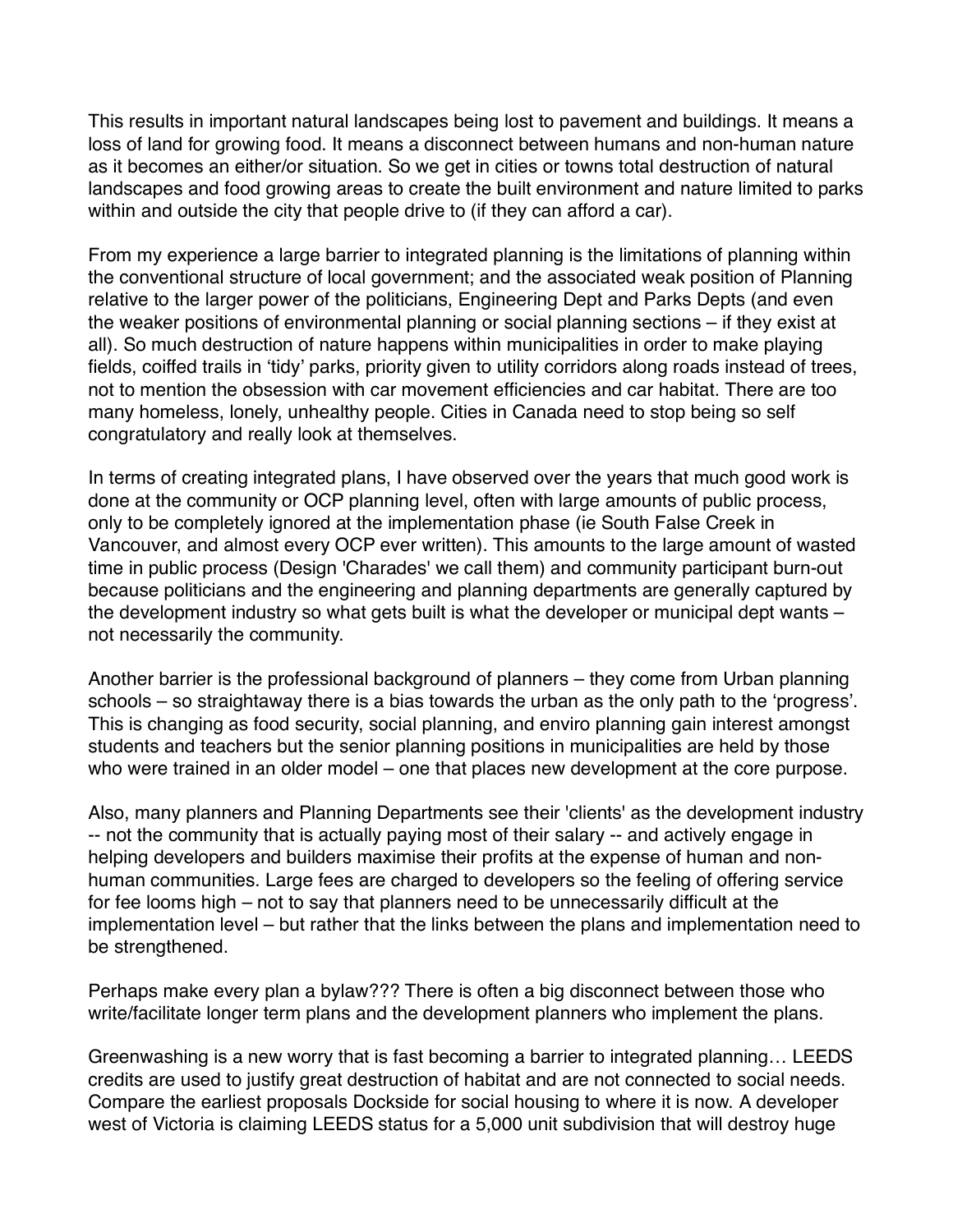areas of wildlife and forest habitat. What is happening???

A big barrier is the lack of funding at the implementation phase.

### **Marilyn Hamilton**

Hi Karen

... I luv your rant. I share much of your experience. I sat in a dialogue circle last week where I heard city councillors be pretty self-congratulatory.

... it took a long time before they actually heard others in the circle say life was not so good for them

... also later someone else remarked that the circle was lacking in visible differences -- so same old same old inside AND outside are barriers.

#### **Ann Dale**

I agree with most of your analysis, Karen, what are more solutions, embedding every plan as a by-law if something we have incorporated into our proposed planning tool? And Chris, is it a social issue then, are there constraints on how much change human beings can accept and adapt to, and what are the ways around this?

### **Chris Ling**

Social, hmm. Psychological maybe? Most individuals when working from within an established hierarchical and intra-departmentally competitive as many governments are, are unwilling to 'rock the boat' in favour of a quite life and a gentle career progression. They are after all likely just following orders.

### **Karen Hurley**

Thanks Chris, in response to your comment about career progression: Robert Gottlieb names such careerism as a large contributor to 'ecocide'.

#### **Ann Dale**

Marilyn, can you give me some examples of what you mean by whole system tools?

## **Marilyn Hamilton**

Looking at the embedded links in the Integrated Community Sustainability Planning tool -- the tools offered by Green Mapping, Future Search, Community Planning -- all attempt to engage the whole community in the planning process -- as a first step of integration.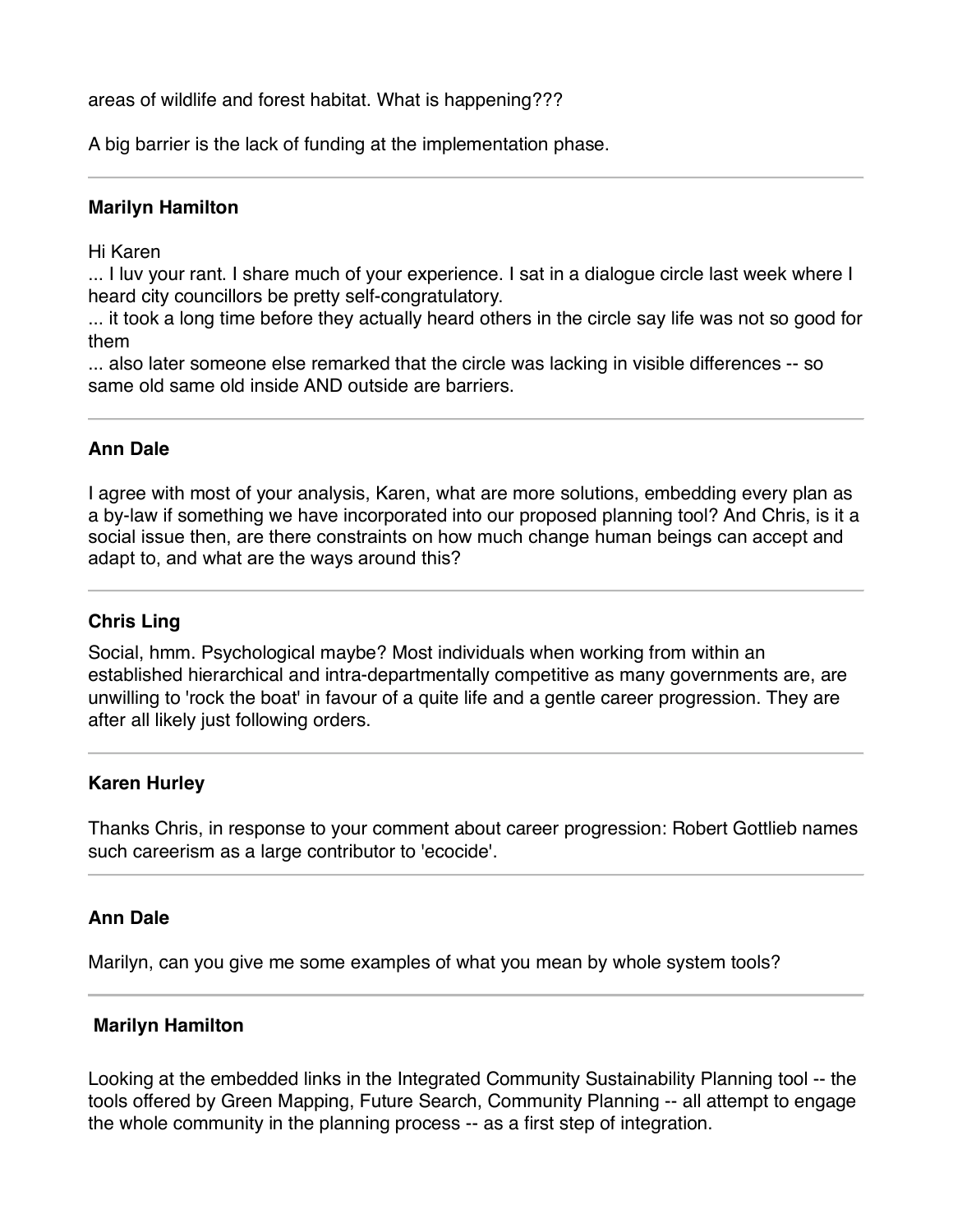## **Rob McLaren**

While budgets and bylaws remain impediments to community sustainability planning issues some progress is being made here in Halifax. The recently completed regional plan placed a moratorium on development while policies were established and now the document itself is poised for implementation. www.halifax.ca.

Halifax has been progressive, in fact setting leadership world standards for solid waste management and is now looking at improved recycling, establishing a contract to provide 40% renewable power(wind source)by 2010, and establishing a major urban district energy plan as part of an evolving community energy plan. Not directly involved in much of this but looks promising. We were heavily involved in Halifax's bid for the 2014 Commonwealth Games where HRM officials was very proactive in setting ambitious sustainable development targets for major infrastructure/buildings development associated with the Games. The bid has since been withdrawn but activities remain. (John Crace)

### **Sean Pander**

My experience from inside the municipal context is not one of lethargy but one of capacity. Staff here are relatively supportive of innovation but in a city with a number of "hot" social issues coupled with very rapid development, many staff spend the day fire-fighting.

When room is made (through political and senior management will), here are some typical issues that arise to implementing change (not planning for it):

- jurisdictional boundaries - e.g. most cities cannot change the building code (it's provincial) so cannot require green buildings. In Vancouver, we don't control transit planning or spending so cannot link transit priorities with need and land-use planning.

lack of standards. Cities don't have the resources to invent their own standards so change must reference nationally accepted standards. The absence of standards that push the envelope make it hard to require or adopt change. (e.g. until recently, there was not a good standard for testing and certifying the quality of bio-diesel resulting in a lack of confidence in large scale use)

Competitiveness - while cities have enormous opportunities to influence change, they must also be aware of competitiveness. If Vancouver raises its parking prices or building requirements too high, then business will be further attracted away from the core which can be very counter productive from a sustainability perspective.

### **Ann Dale**

Sean, these variables apply to most professionals working within large or medium-sized organizations, do you have solutions for going around them, how can we, for example, spread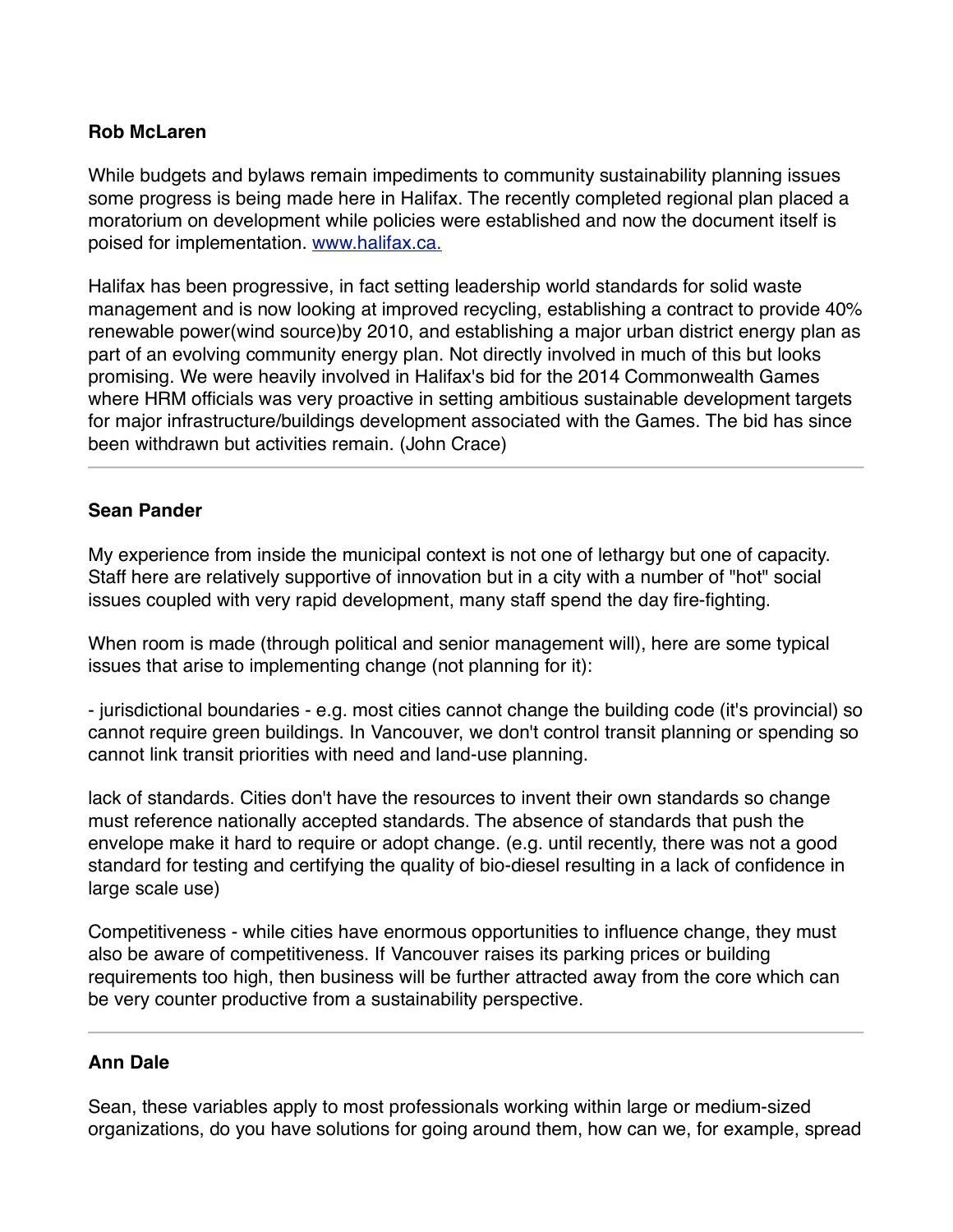the diffusion of leading-edge sustainable technologies or state-of-the-art between communities, a large question I know?

### **Sean Pander**

Ann, One of the barriers for sharing of innovation in my opinion is that it is hard for those "inside" to seek and listen to those "outside" because of a feeling (right or wrong) that those on the outside are not aware of the issues faced by staff (e.g. many external experts do not have local government experience so may not understand what is within the local government authority to do).

One way around this would be to foster sharing between staff in similar situations. The challenge with this is one of time, those that have experience with change are often very busy working on the next incremental step within their organisation and have no "mandate" to share within a dialogue. Listening to a panel that has 15 minutes for questions has not been a very effective way for me to really learn from someone else's experience. You need a back and forth opportunity ...

### **Marilyn Hamilton**

I had lunch last week with the Project Manager of a new hospital being built in Abbotsford. He couldn't say enough about the PPP framework that the Partnership BC had mandated. In relation to Sean's comments about the control of the province -- if the authority/mandate is used well, then it appears that s/t like PPP can bridge many silos.

#### **Ann Dale**

Perhaps what we need is harmonization of policy between government levels, something the research team has talked about with respect to sustainable infrastructure, over 90% of our randomly selected case studies involve partnerships, either public-public, or private-public?

### **Sean Pander**

I agree - many changes depend on partnerships (either internal or external). One challenge is that those that are effective are focused - getting two focused people or departments, or organizations that have a point of overlapping interest AT THE SAME TIME can be rare.

#### **Ann Dale**

And Sean, I believe, the leadership of individuals in spite of the organizational constraints in which they work? One of the questions I ask myself is how to connect these dots, the people who are leading the way, how to give them greater support within institutions?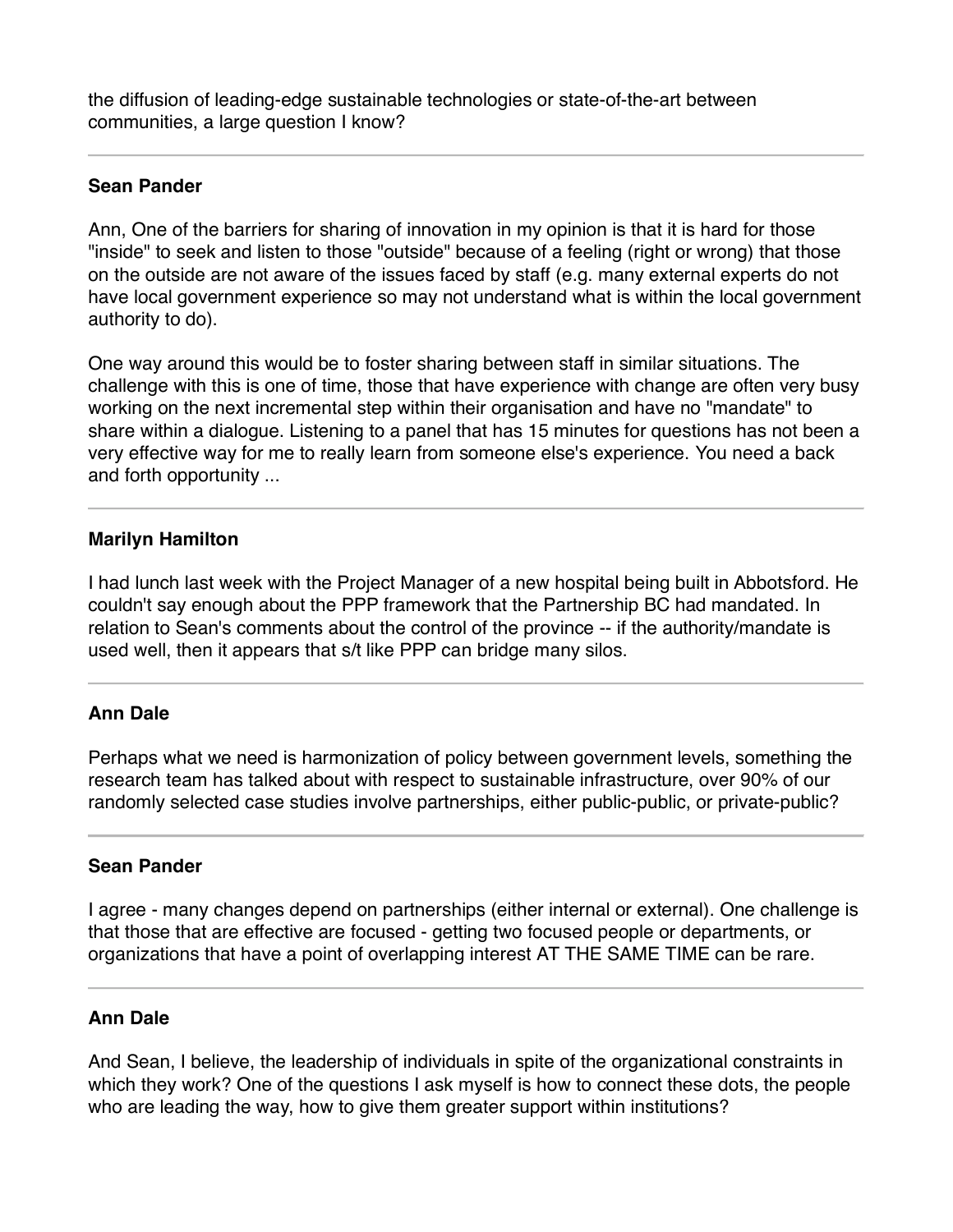## **Chris Ling**

Or a process of subsidiarity with the responsibilty for various issues taken at the correct scale - which it seems they are currently not in many cases.

### **Ann Dale**

Let's move to the planning tool we sent everyone, how useful do you think it will be for communities, particularly, small to medium-sized?

#### **Rob McLaren**

When you refer to small/medium sized communities, how small is small? Can it be an identifiable neighbourhood of several blocks or must it be a municipal sized community with the existing diversity of government, private sector, social/economic and infrastructure linked together?

### **Karen Hurley**

I agree that many of the methods within the this document are useful to planning but could we back up for a moment...

The preamble to the tool implies sustainability in its broadest sense of enviro, SOCIAL and economic.... Is this truly the federal intention or is it green development --- a laudable goal in itself?

#### **Ann Dale**

Karen, our research tool is independent of any federal intention, it is our definition of what an integrated plan should be considering, Chris, any further comments?

### **Chris Ling**

One of the major debates we had in preparing this tool was the integration of the social.

My assertion is that by integrating the community in the decision making process from the start, the social should take care of itself.

This is dependant on inclusivity (is EVERYONE involved) and trust (will the decision makers act on the consultation).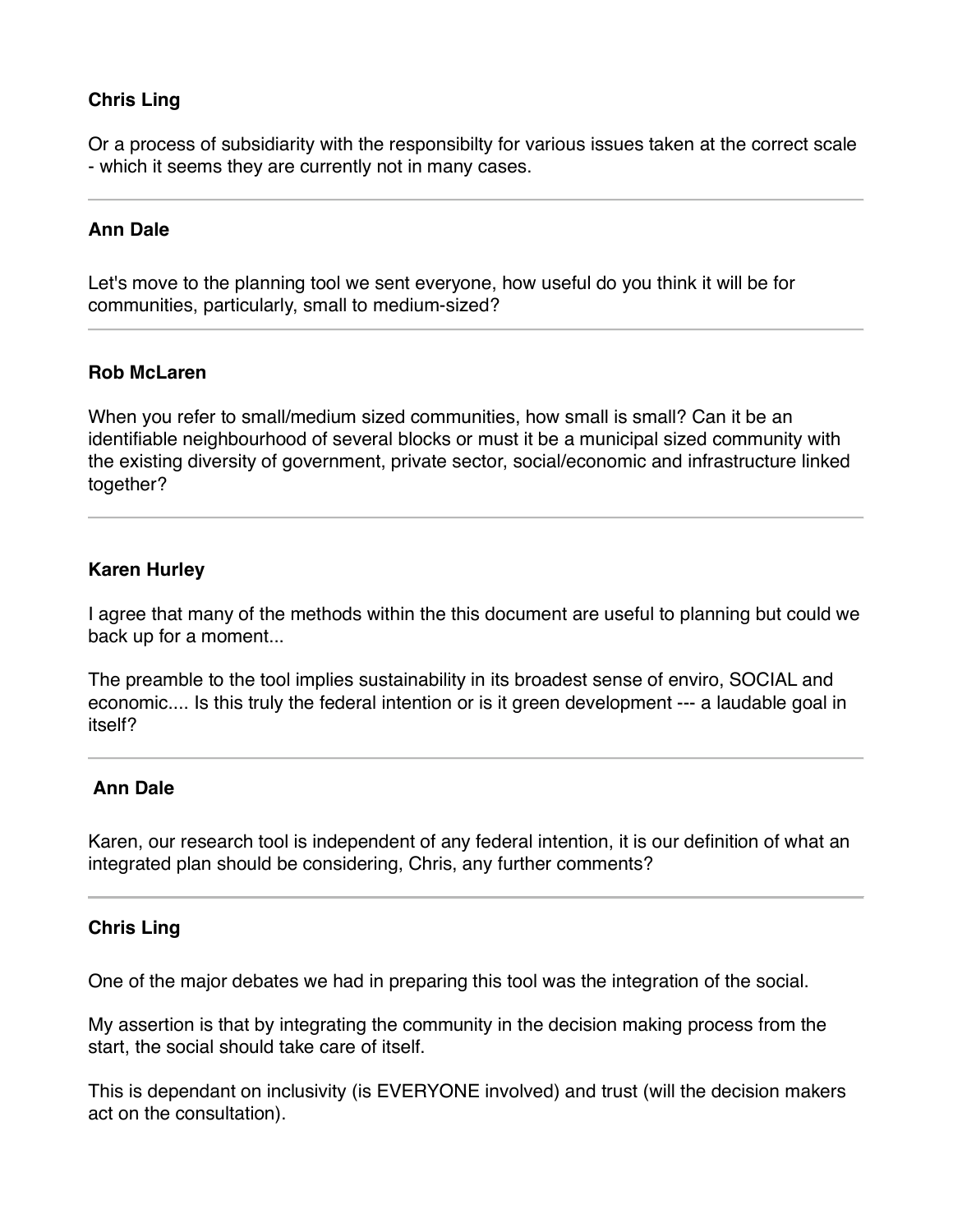### **Ann Dale**

Rob and Chris raise the critical issue of scale, at what level do we decide to plan, on the scale of a neighbourhood or a region, and in reality, are not cities just a system of embedded neighbourhoods if diversity is respected, what do you think, it is a problem deciding on the scale on one's plan?

#### **Marilyn Hamilton**

I wonder how much scale is related to effectiveness of political reach and the organs of governance. Perhaps not all neighbourhoods have the political clout to attract the resources they need to plan well??

#### **Rob McLaren**

The scale can begin at the individual building level, a house say, oriented to maximize the available solar resource, and build from there - the street, the n-block, the neighbourhood, all at least oriented to max out solar opportunities. Its a natural place to start and very scalable.(JC)

### **Chris Ling**

I think more important than 'what scale should we plan' is a recognition that at any scale the planning unit is comprised of smaller systems, it is embedded in a larger system, and the boundaries between areas are sometimes the most crucial places of all, especially if located along tangible geographic features.

#### **Sean Pander**

This is tricky - planning at too large a scale often bogs down because of differences in interest OR if you have a common interest but no authority. Planning at too small a scale often means that the plan is great but the power/authority to implement change is lacking.

One example is GVRD land-use strategies - the GVRD is not the one to approve or reject zoning changes, development permits, etc.

#### **Chris Ling**

Which reminds me of one of my favourite quotations - by Forman in Land Mosaics: "We are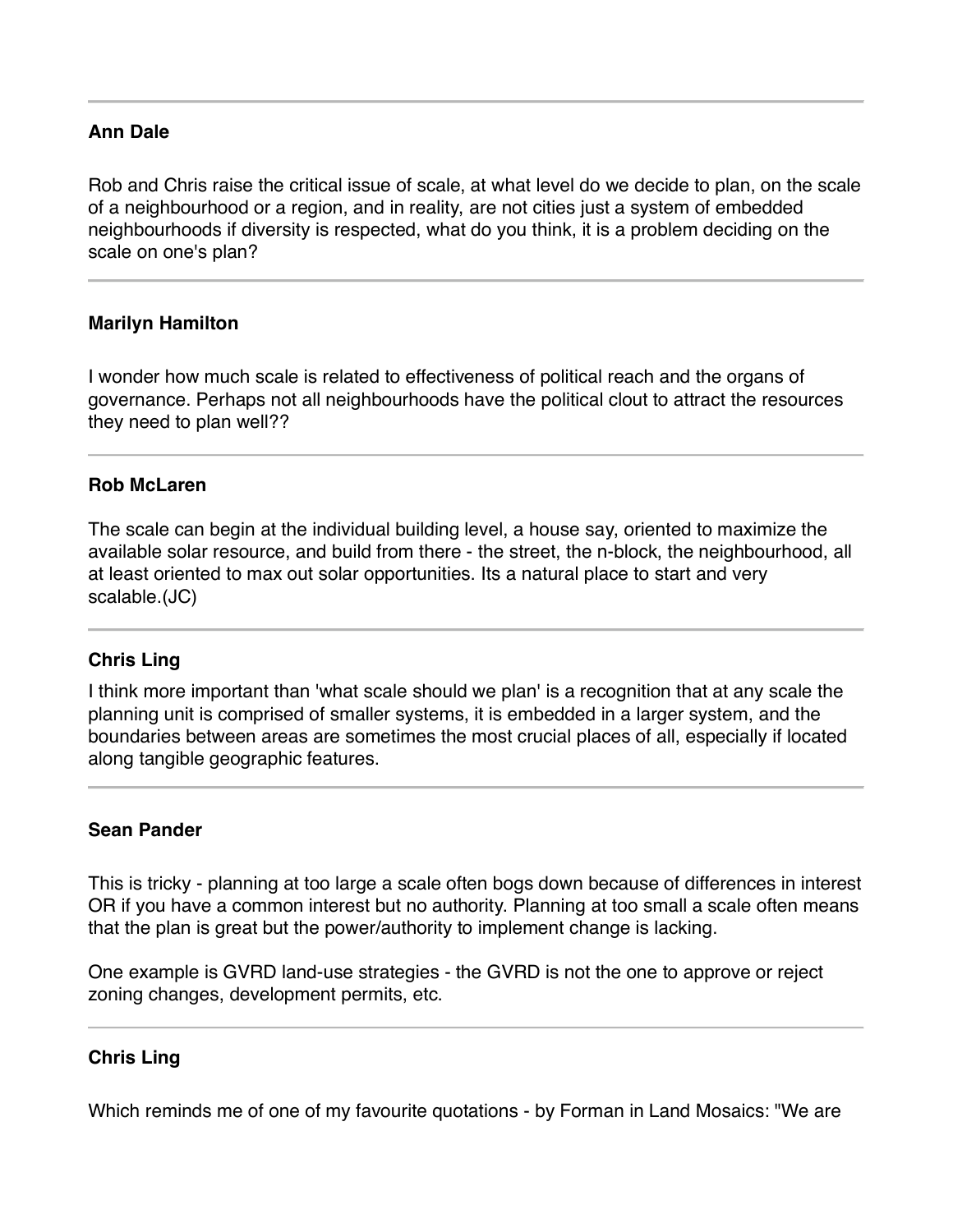left with the paradox of management. One can more likely cause or create an effect at a fine scale, whereas success is more likely achieved at a broad scale."

### **Marilyn Hamilton**

As we ponder scale of place -- what about time scale? These days we are taking up more place space but seem to have less and less time to allocate to whole systems thinking and planning -- e/t is just urgent -- no time for importance. So are we expecting performance from people with great intentions but we need to give them more time (wiggle room). Go slow to go fast?

### **Sean Pender**

I think the question of time is a great one (where there is appetite for change which may not be universal - we must be careful not to skew perception by speaking only to those on one side of the universe)!

Is the solution to dealing with the urgent and ignoring the important one of organizational structure? Create a position (or two or three ...) with a strategic mandate (no operational requirements) with some influence and good connections ...

### **Marilyn Hamilton**

Sean you remind me of Richard Register from Eco-city -- he has a bit of a blog rant about the importance of taking time for the important - compares the outcome of Easter Island -- as an example of doing only the urgent (in this case obeisance to a cultural urgency) -- thus putting everyone in peril because the important was ignored. I like the idea of creating new structures -- but would hope we would include others in some way so we don't create ""ivory towers of important thinkers??

### **Sean Pander**

I agree. Not sure how to ensure this but suspect creating and embedding an external advisory council for the position may be one solution. We have discussed (yet not yet had the time to implement) something similar to this for our team here to draw on a variety of expertise and connections outside of our own local government.

### **Chris Ling**

Which takes us neatly back to the problems in current processes - planners are bogged down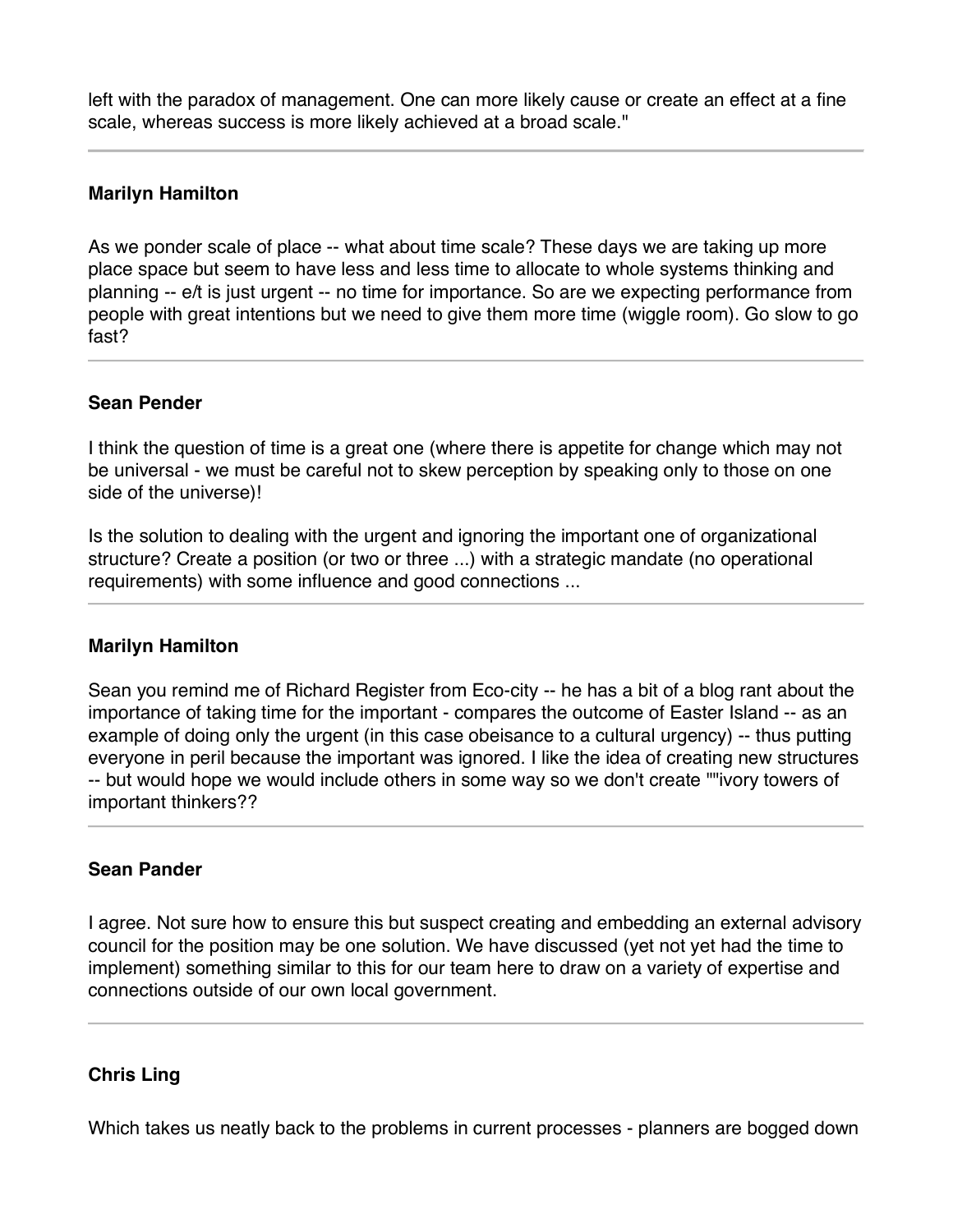by the urgent and so are unable to devote times and resources to the important.

## **Karen Hurley**

Probably all planning that has a sustainability component should have multiple levels of government involved.

### **Ann Dale**

Karen, Rob, Sean and Chris, imagine you had an ideal planning environment, what would that look like, where would the authorities lie, how do we decide complex issues of appropriate scale, implementation? How does one reconcile sustainable community development, working at multiple scales, as Chris just said, fine and broad scales, a dynamic series of plans, that evolve, how?

### **Rob McLaren**

Planning strategies can begin with a single building, say a house, ensuring appropriate orientation to take full advantage of the solar resource. From house to street to block to neighbourhood similar themes can be developed based on the solar resources with synergy kicking in to support district energy, waste treatment, grey water deployment etc.(JC)

### **Marilyn Hamilton**

Can you let us know about any examples in Halifax where this kind of self-organizaing plan has happened?

### **Chris Ling**

I think that the base planning would be done at a 100 year time scale, at a geographic scale that included a city and it's hinterland - easier to identify in some areas than others granted. The city needs the rural area around it to survive ecologically, the rural areas needs the city to survive economically.

Community plans then fit into the overall vision at a human scale - so in clusters around neighbourhood centres and community focal points.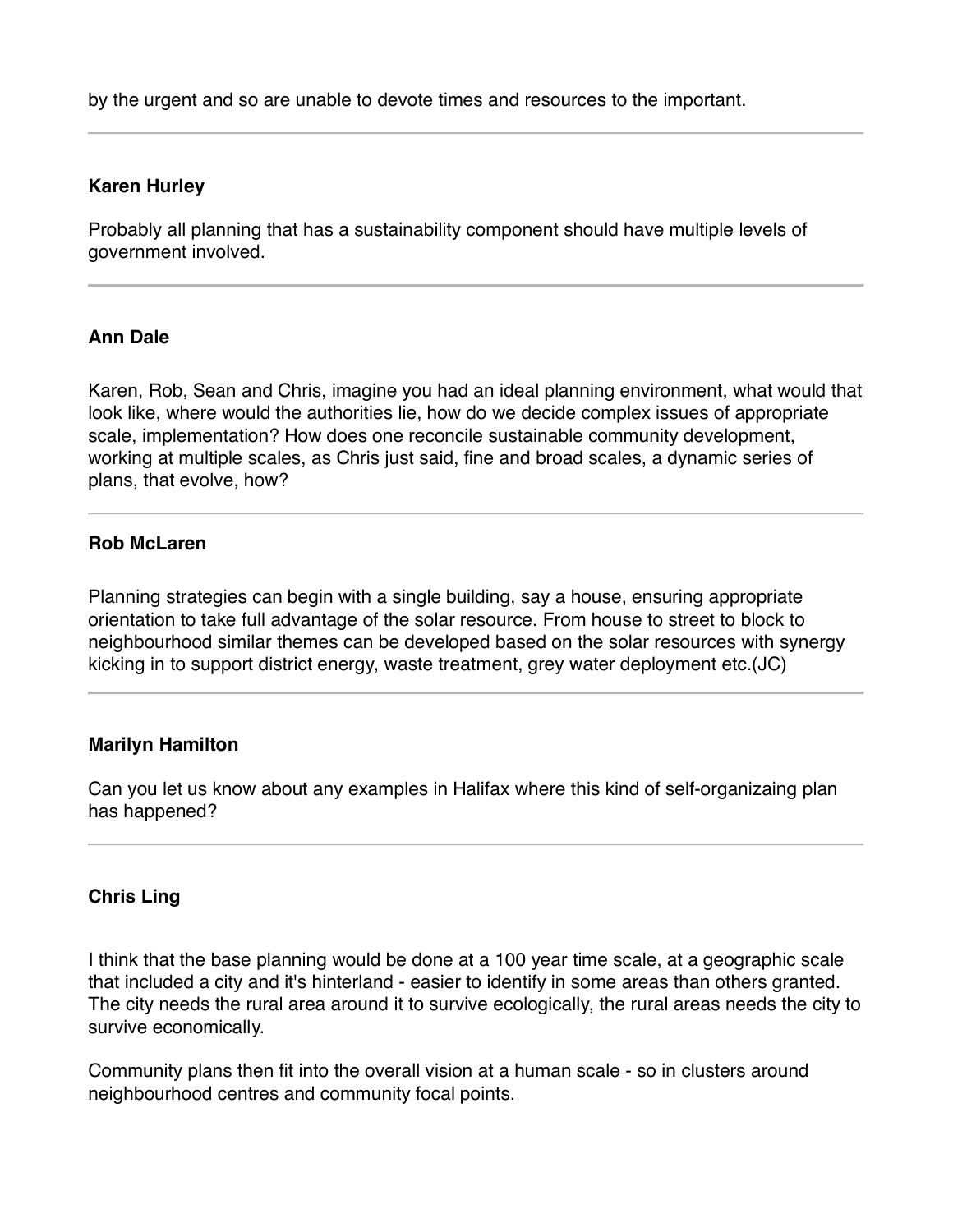Large areas of residential zoning would be banned and human habitation should be as dense as possible without sacrificing access to nature (such as the eco-city concept).

## **Karen Hurley**

Ah the way to my heart... ask me to envision...

In my planning environment... teams would come together that include 3 levels of govt, community, development industry, business, social sector reps, enviro reps to do planning together. That way it won't be the community and local govt working away on a plan only to have it ignored or defeated by industry at the Council chamber. And it would be driven by a positive desired image of the future -- not a reactionary plan to present problems -- but one that celebrates the possible.

### **Ann Dale**

The tool is intended for communities to be able to influence their municipal leaders and decision-makers, hence the emphasis on both process and actual planning, without a fully engaged and committed community, then it will have no implementation pressure. Another reason we embedded in the plan the requirement after completion to revisit all zoning bylaws, policies to examine policy incongruence?

### **Sean Pander**

I think Vancouver is a pretty special place for those that want to innovate. The Mayor with Council support has created a city-shaping opportunity called eco-density. How to increase densities while decreasing ecological footprint, maintaining or improving liveability, and at the same time trying to address housing affordability. A strong mandate to explore this from Council is driving senior management support and therefore planning, engineering, social planning, parks, etc all have fairly senior people involved.

We are trying to create a structure plan whereby density increases and forms are connected to transportation infrastructure, energy opportunities, amenities (existing or potential) etc. We are wrestling with questions of how to enable district heating systems in existing neighbourhoods, how to maximize the utility of public spaces (like streets that function as parks, like parks that function like farms, etc).

Within our capacity here (City Sustainability Group) it is a window that is opening and we are redirecting staff so we can jump through it to changes we've often envisioned but had no (strong) mandate to drive forward.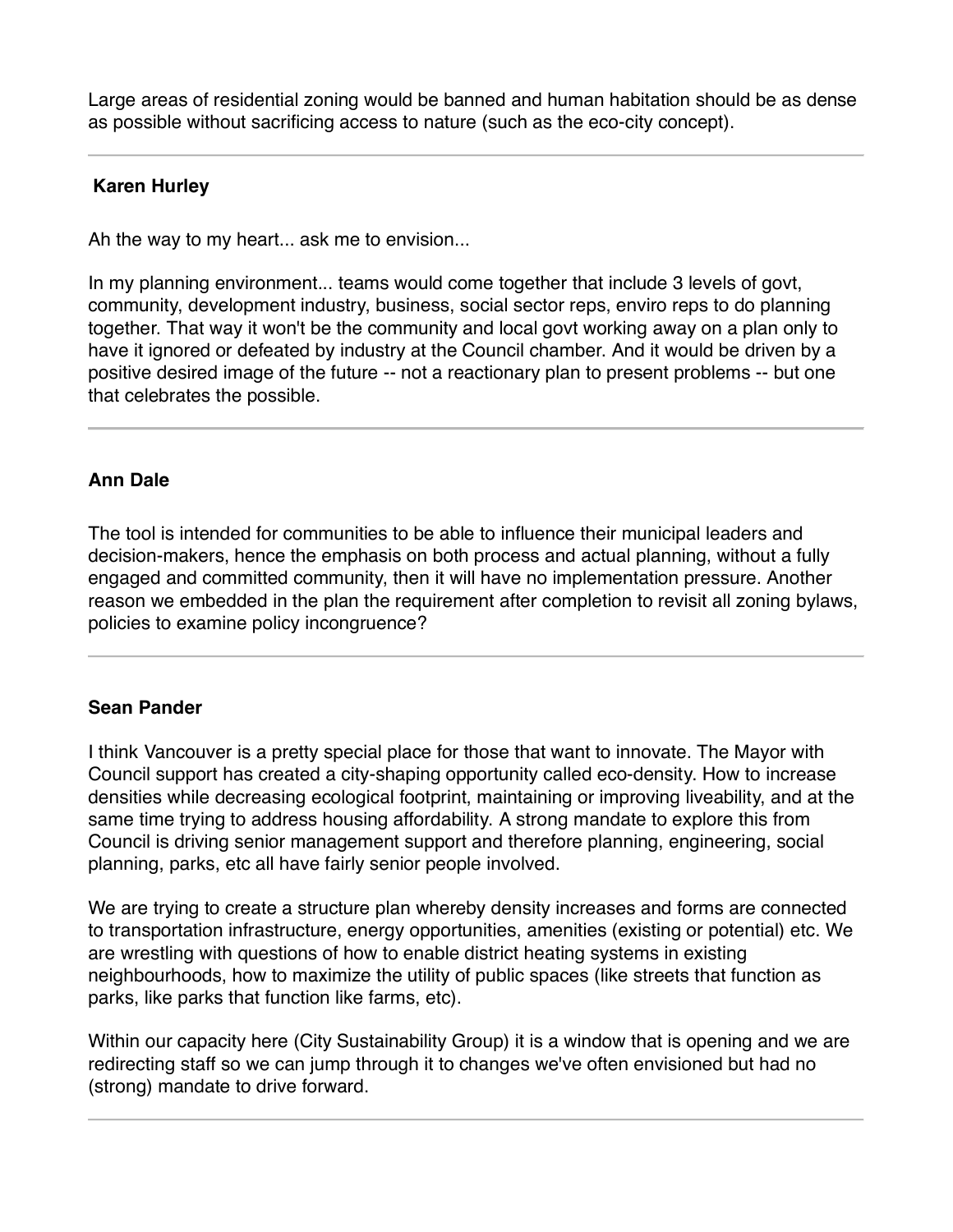## **Karen Hurley**

I agree -- there is great promise in Vancouver's eco-density work. It is a good model for restoring an already built city to being more sustainable but what about protecting agricultural land and natural spaces from the development/growth frenzy?

### **Sean Pander**

That's one of the explicit aims of eco-density. Let's create an opportunity and the appeal of greater density in Vancouver to lesson the pressure on regional farmland and habitat.

Two important things in this:

- things like the Agricultural Land Reserve and regional engagement are important; if we ease the pressure but other jurisdictions do not build off of it ...

- secondly, it is our hope that by achieving success here we influence others. If we can increase density and liveability without compromising the financial situation of the City and possibly even improving it (over an appropriate time scale) by more cost effective provision of infrastructure than others may be tempted to try something similar ... adopted to their context of course.

### **Chris Ling**

And what about the hinterland – i.e. where most people in the region actually live!

### **Rob McLaren**

Halifax has recently completed a municipal planning strategy that was intended to replace the old one of over 25 years ago. A major effort that itself seemed to take several years. Otherwise attention is focused on issues around a single project that influences a neighbourhood. It seems the NIMBY response remains strong. The HRM success with waste management resulted more from an imposed process than from pressure from the populace. Existing processes may have to be used with a benevolent leadership providing funding and encouragement.

#### **Ann Dale**

Questions of scale, time, barriers, with respect to the planning template we developed, are there any gaps, omissions, serious errors that you could identify for our research team?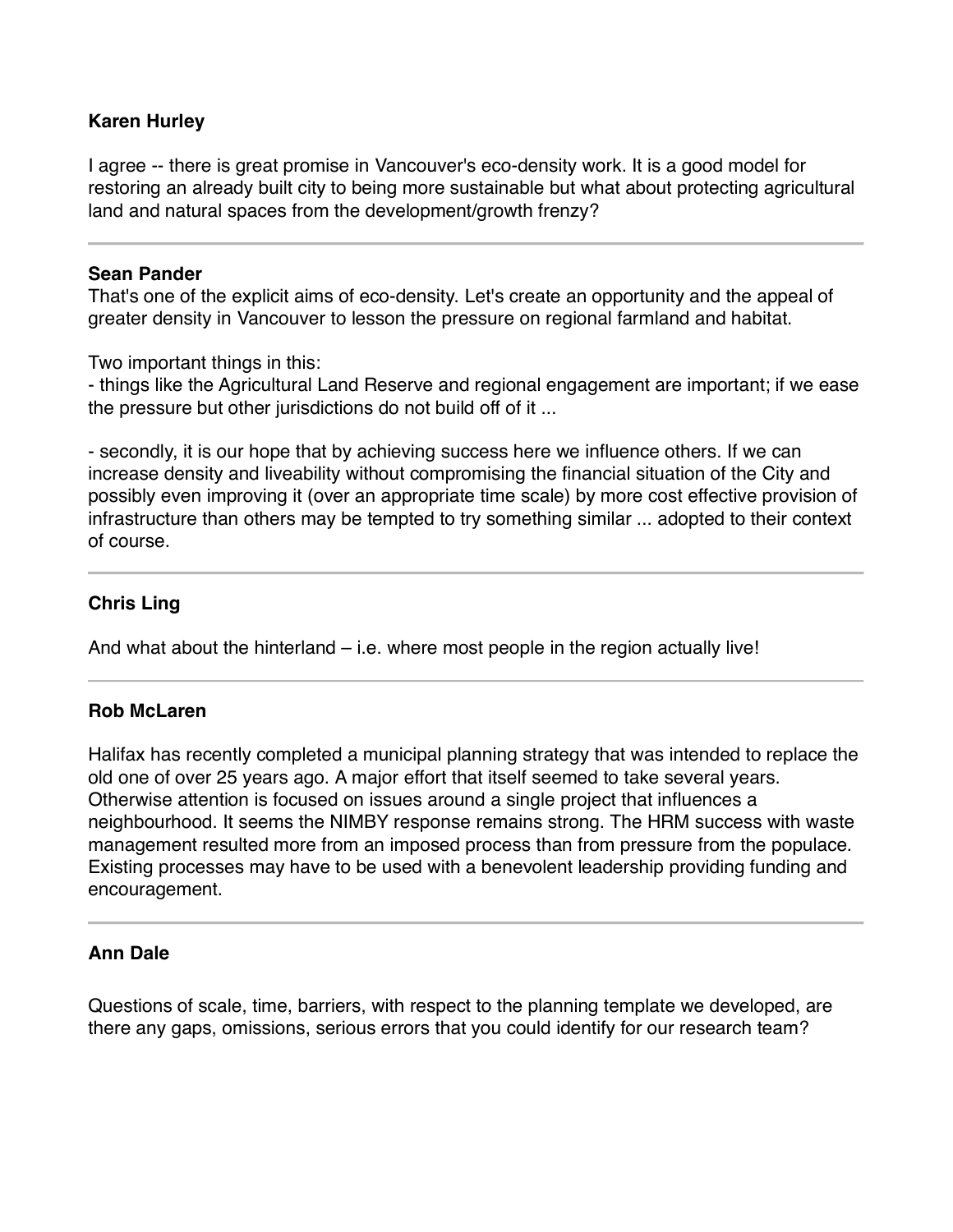### **Rob McLaren**

Might there be a tool available or developable that would reflect a positive or negative, a pass/fail for eco health on a 10, 25 year time frame that would take a lot of complex factors down to a more simple comprehensible level in the way, say life cycle costing supports sustainable economic results? This would be a means to measure on an annual basis whether we are moving to the eco plus or eco minus in planning objectives/outcomes. A sort of biofeedback mechanism for cities.(JC)

### **Karen Hurley**

Ann, I went through the document in some detail and can send that you later but in summary:

My request is that the team take more a leadership role in suggesting to planners that all aspects of sustainabilty be included in the ICSP.

Enviro mapping is not an easy or cheap task to be useful within local government. I was the lead on the first Environmentally Significant Areas Atlas for Saanich (that the CRD atlas was modelled on) and it was very challenging to gather the information in a scale and scientific rigor that was acceptable to the engineers and urban planners (who were looking for any reason to dismiss it). I had to go outside the municipality for funding.

Googlemap etc are not of a scale or rigour that would withstand challenges from those involved in development applications, decision making or the engineering dept.

This was only the enviro baseline…. Are you going to make suggestions for how to conduct audits of social and capital base lines.

Forecasting is not a useful planning technique to me – it is stuck in the bad news/methods/technologies of the present/past. Trends are okay to look at as part of where we are now – but if used in planning assumes a linear, singular future

Ecological systems – this list seems a little out of context – perhaps could be related to a planning context

Please don't encourage people not to be visionary or utopian --how else will be move out of our present predicament. Surely more can be said in the section on vision– in more visionary language.

"The sheer difficulty of imagining future sustainability different from the present is one our greatest problems as a society." (Elise Boulding )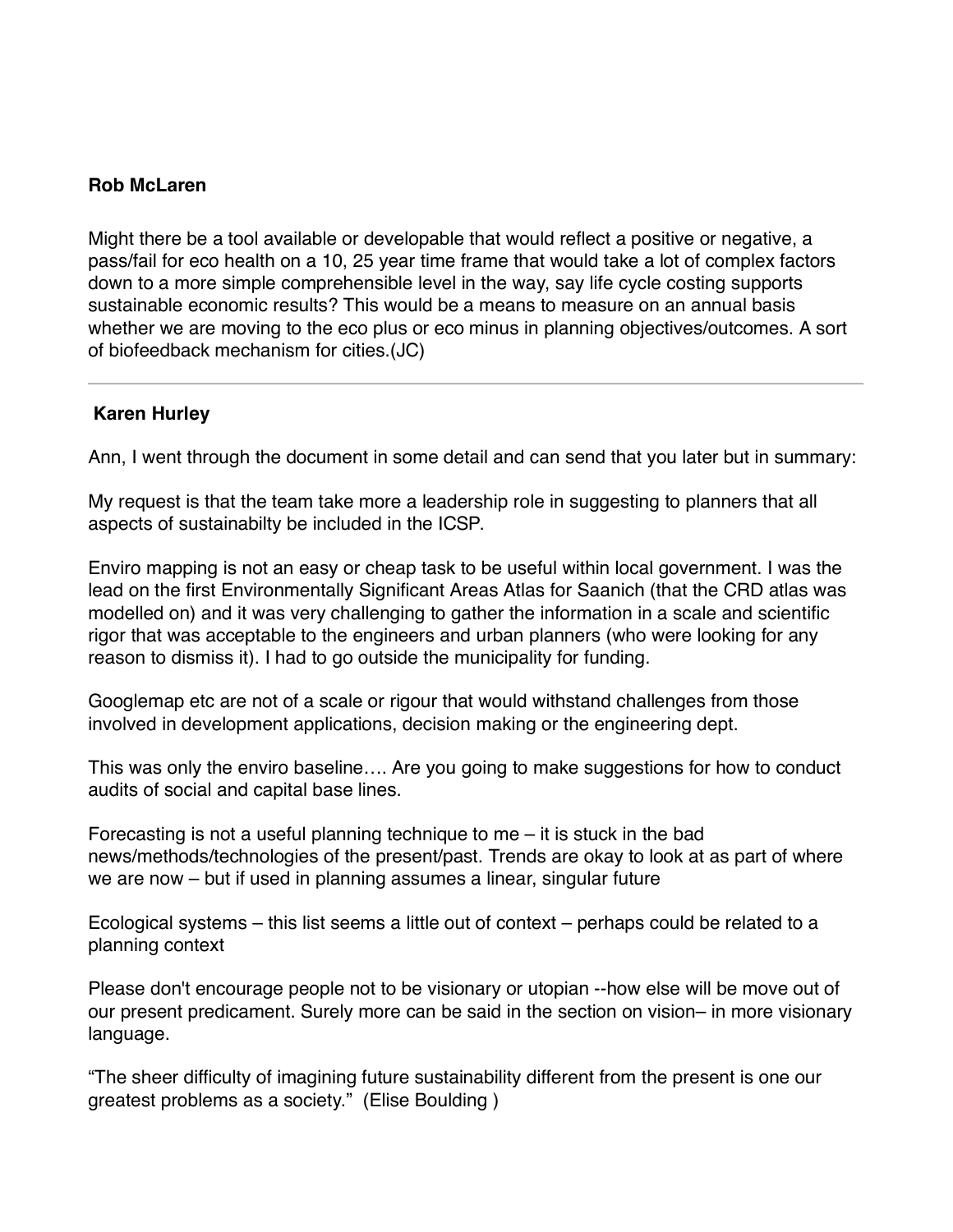### **Ann Dale**

Thank you, panellists, for your time and commitment, scale, limits, density and meaning of place are all connected, and I love the idea of a biofeedback mechanism, something to think about further, any closing comments.

#### **Karen Hurley**

Any ideas on how our cities and towns can be quieter?

#### **Rob McLaren**

You could try the mute button at council chambers.(JC)

#### **Chris Ling**

#### **Karen Hurley wrote:**

Enviro mapping ... it was very challenging to gather the information in a scale and scientific rigor that was acceptable to the engineers and urban planners...Googlemap etc are not of a scale or rigour that would withstand challenges ...Please don't encourage people not to be visionary or utopian --how else will be move out of our present predicament.

Perhaps these issues are linked - vision tends to be a little lacking in scientific rigour, hence easily challenged by the un-visionary

Quieter cities towns - plan so that people don't need to use cars.

#### **Ann Dale**

One of the things we tried to do in a survey Chris and I developed is to show people that even if you want to have a more sustainable lifestyle, if the infrastructure choices are not there for you, it has no meaning. Gets back to diversity, density and depth, I guess, and how to reconcile the small, mid and large urban centres?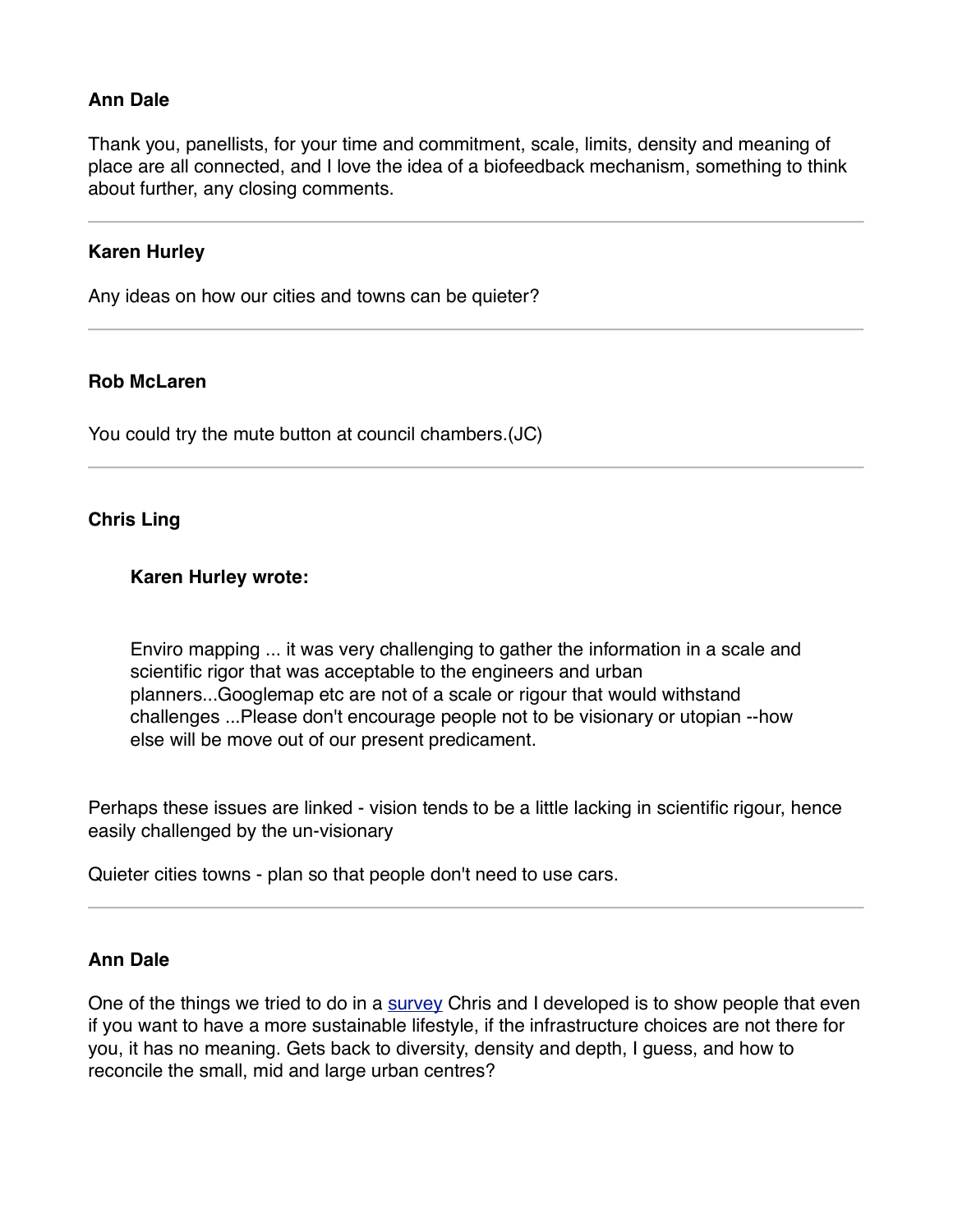### **Marilyn Hamilton**

I captured the possibilities for ideal planning from the three major descriptions and sequenced them as follows. It gives me hope that if this panel continued to dialogue we would develop something significant and doable. Thanks for sharing your insights, inspirations and itchy shirts :-)

=============== Ideal for Planning Process ================

I think that the base planning would be done at a 100 year time scale, at a geographic scale that included a city and it's hinterland - easier to identify in some areas than others granted. The city needs the rural area around it to survive ecologically, the rural areas needs the city to survive economically.

Community plans then fit into the overall vision at a human scale - so in clusters around neighbourhood centres and community focal points.

Large areas of residential zoning would be banned and human habitation should be as dense as possible without sacrificing access to nature (such as the eco-city concept). In my planning environment... teams would come together that include 3 levels of govt, community, development industry, business, social sector reps, enviro reps to do planning together. That way it won't be the community and local govt working away on a plan only to have it ignored or defeated by industry at the Council chamber. And it would be driven by a positive desired image of the future -- not a reactionary plan to present problems -- but one that celebrates the possible.

... The Mayor with Council support has created a city-shaping opportunity called eco-density. How to increase densities while decreasing ecological footprint, maintaining or improving liveability, and at the same time trying to address housing affordability. A strong mandate to explore this from Council is driving senior management support and tehrefore planning, engineering, social planning, parks, etc all have fairly senior people involved.

We are trying to create a structure plan whereby density increases and forms are connected to transportation infrastructure, energy opportunities, ammenities (existing or potential) etc. We are wrestling with questions of how to enable district heating systems in existing neighbourhoods, how to maximize the utility of public spaces (like streets that function as parks, like parks that function like farms, etc).

Within our capacity here (City Sustainability Group) it is a window that is opening and we are redirecting staff so we can jump through it to changes we've often envisioned but had no (strong) mandate to drive forward.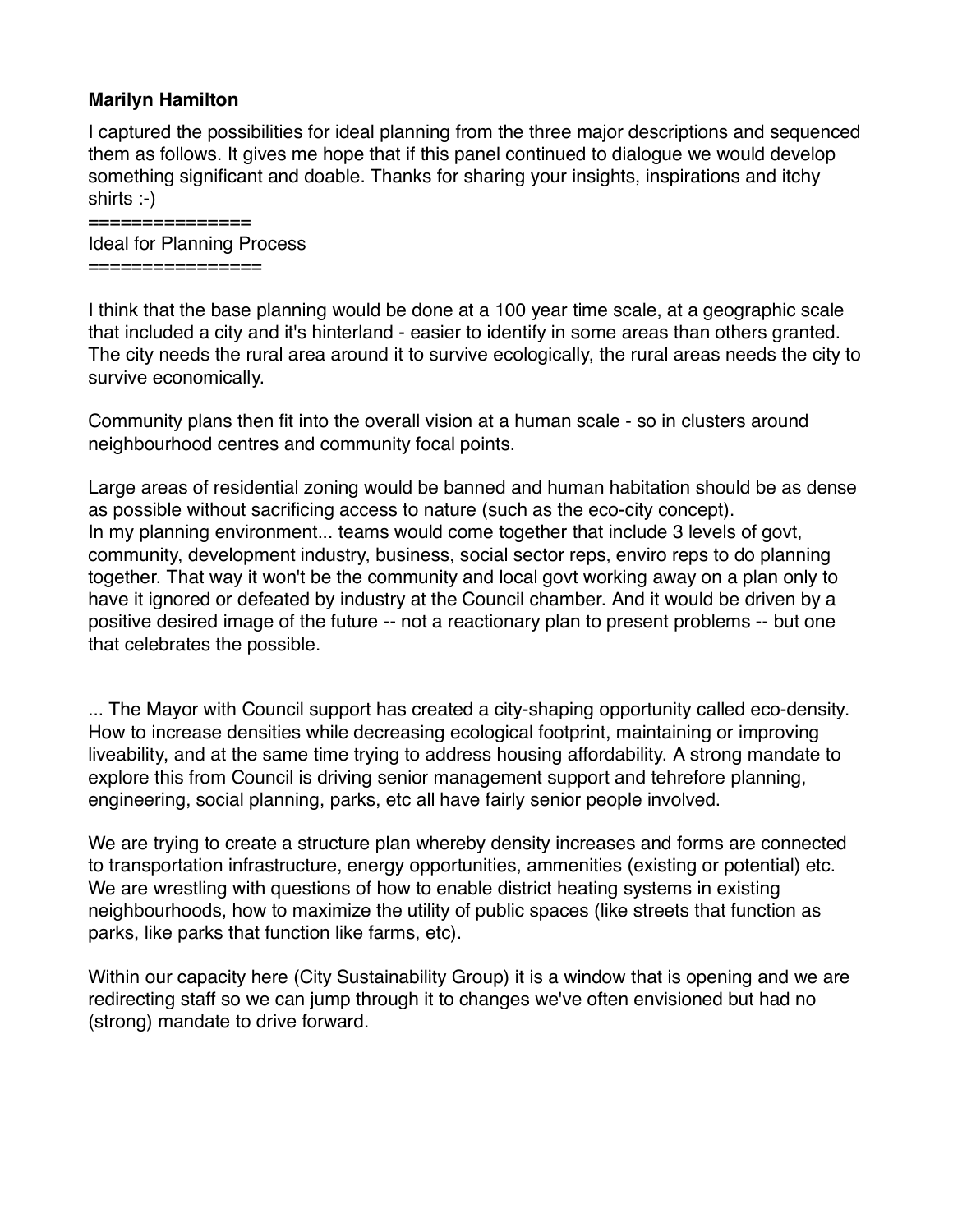## **Sean Pander**

Ann,

I'm aware we haven't been providing much specific comment on the tool and time is short. I dearly hope this is being of some use. I encourage you to wrestle with Dr. John Robinson as he is my hero for being able to jump between academia and earth.

That said, specific to your tool one of the pieces you might try and create are mechanisms to run through it at a "back of the envelope" level of detail. My experience with many tools is that there is only enough time/commitment to undertake the first part of the first step before it starts to seem like an exercise going nowhere. One example is I'm aware that the region has been trying to do biodiversity mapping for a long time ... In your tool, this is a small subset of step 2 of 5.

My experience from Climate Protection is that many communities engaged in externally supported processes to develop GHG plans but bogged down trying to get their GHG inventories "just so". The experience of "morass" soured many otherwise champions. Here we took a relatively quick kick at the inventory first time around so we knew what was most relevant. Now we are moving, we return to greater levels of detail ...

### **Rob McLaren**

I like the ability for this document to link to other informative sites. If this were a web-based tool that could be regularly updated to stay current, it would be useful in the hands of private individuals.

I am concerned about the cost to implement this process. Not just for research and mapping, but for getting the participants together (that aren't paid municipal positions), informing them and maintaining the communication.

### **Karen Hurley**

And I think to level the playing field...those not on staff of govt or industry should receive participant funding -- if only an honourium.

### **Ann Dale**

Your comments have been most helpful, for your information, my research team is looking for a community with which we could work to test the tool and then evaluate its effectiveness and at no cost, so if you know of any likely candidates, please advise. Sean, Chris, Rob, Karen,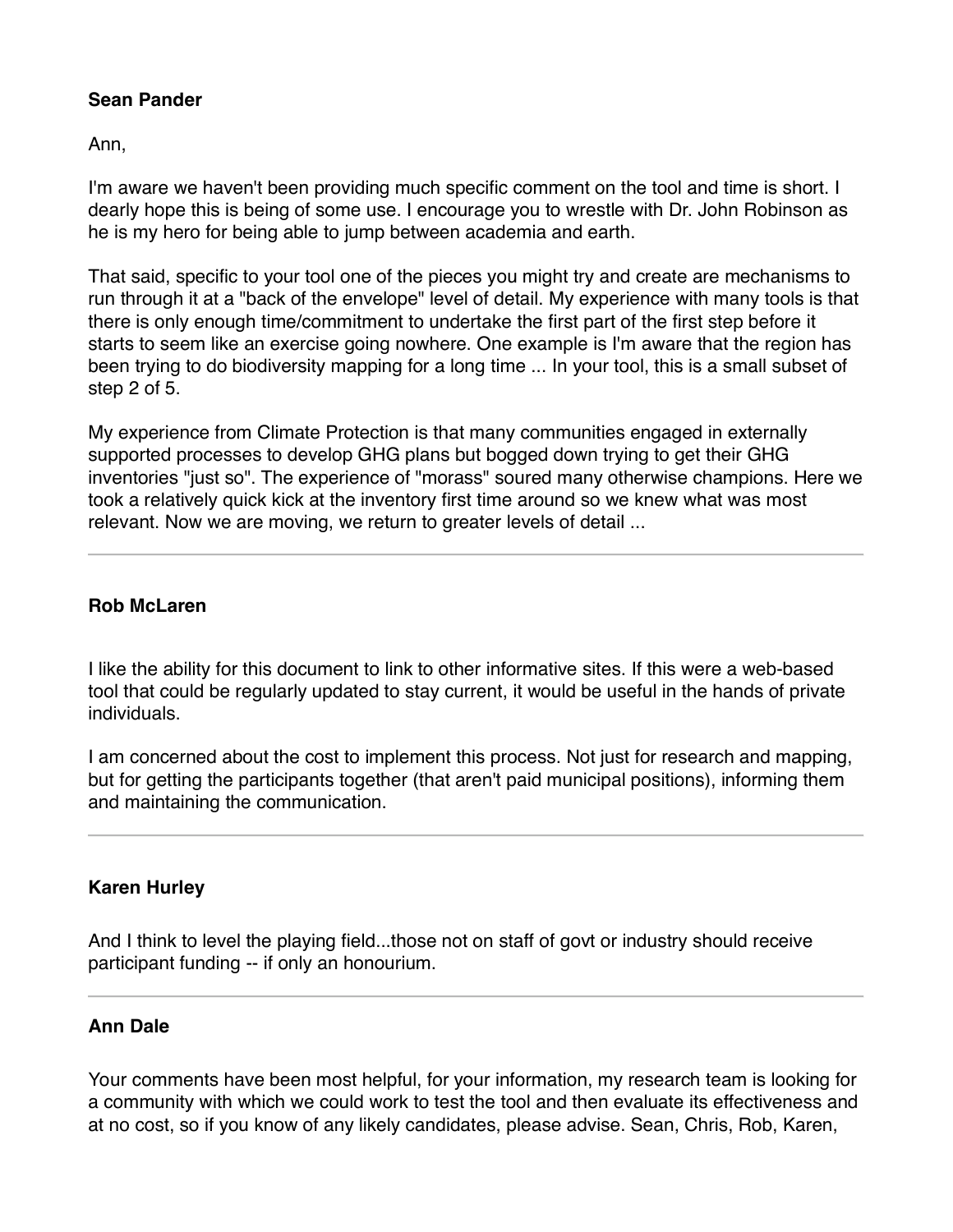invaluable, will send you a copy of our final report to the Federal Government and hopefully, you will see your wonderful ideas reflected. Good night, thank you again for your time.

### **Sean Pander**

In moving ahead with creating a useful tool, you might create a workshop opportunity to move simulate its use. Not talking about a high tech piece but maybe do some background work on a real or imagined community and then role play a day through it so people could learn about the tool(s), gain some confidence in deciding when good enough is good enough, etc.

### **Rob McLaren**

Thank you for the opportunity to participate. We enjoyed the process, and look forward to the document going forward

(John and Rob)

# **Post-Dialogue Comments**

## **Peter Andzans**

The tool is an excellent guide for communities to pursue sustainability. It offers many worthwhile, essential even, suggestions for communities to undertake Integrated Community Sustainability Planning (ICSP).

Fundamentally, however, my perception of Integrated Community Sustainability Planning may be somewhat different than what is offered in the report.

Community sustainability, I believe, is a different matter than sustainable community development which the report cites as the objective for ICSP. The former clearly includes economic, social and environmental sustainability whereas the latter, at least to me, implies a sustainable physical environment, and even more specifically a sustainable built environment (i.e. development).

Sustainability, I believe, is not an end state. Consequently, a static plan cannot purport to provide the ultimate prescription for sustainability. Sustainability is an ever-fleeting goal influenced by changing, in fact rapidly changing, global and local circumstances. Therefore, any means to address the pursuit of sustainability needs to be a flexible, efficient process.

My understanding of Integrated Community Sustainability Planning (as opposed to an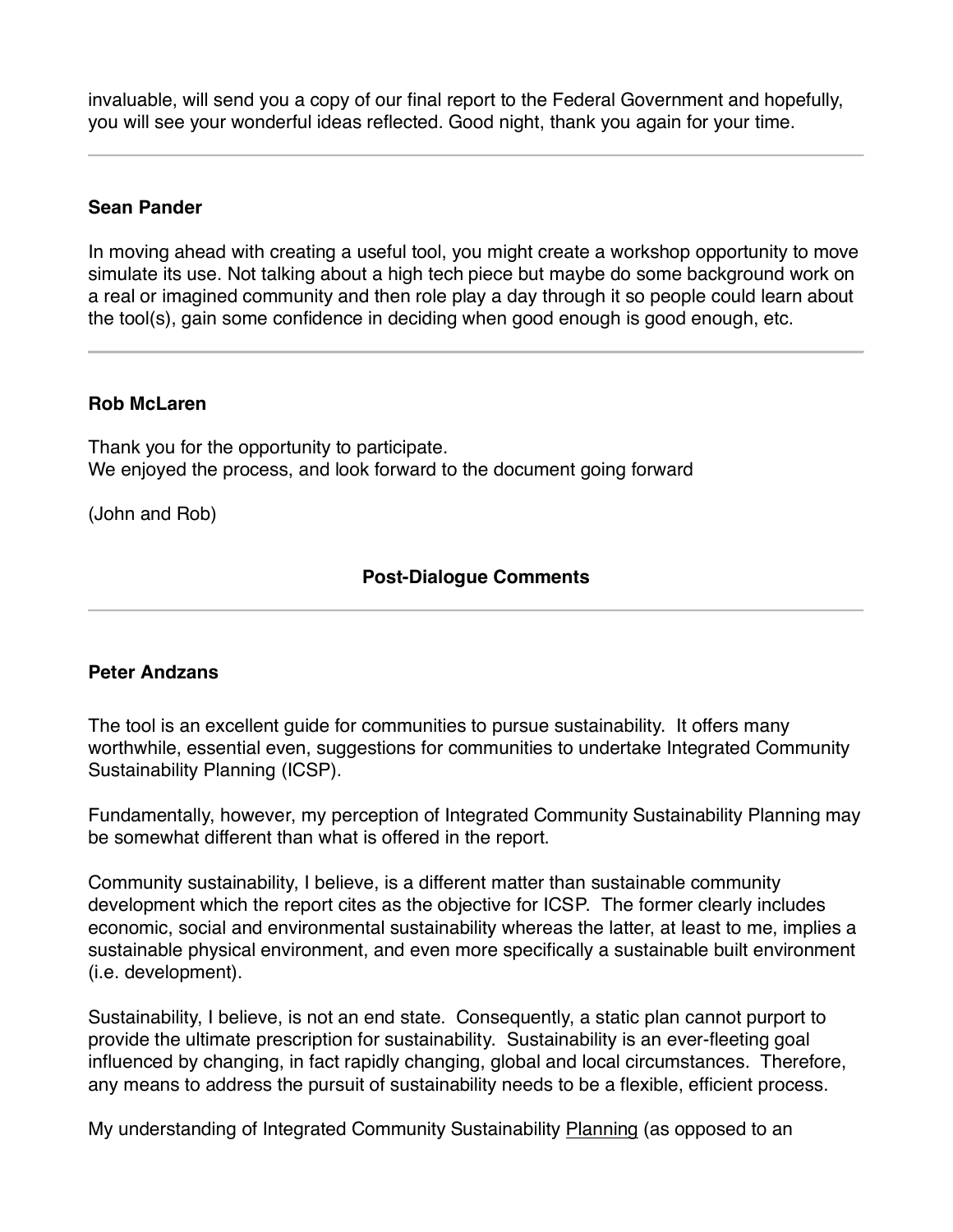Integrated Community Sustainability Plan) is that it is just such a means. That is, ICSP is a planning process to pursue sustainability not an end product such as a plan. Plans, policies, and strategies can be used to pursue sustainability at individual community levels but no one single plan can be dynamic enough to absolutely achieve community sustainability.

The report rightly emphasizes that ICSP differs from conventional planning. It also astutely recognizes the fragmentation in governance and conceptual thinking. In fact, it could be argued that true community governance, as opposed to simply local government, may not even exist in most cases. But, it is still nonetheless correct that government alone offers a fragmented approach.

The pre-planning stage highlights the critical need to identify the processes and stakeholders that will inform the process. This is an enumeration of community governance.

Mapping, or conducting an inventory of a community is important. This seems similar to the environmental scan and SWOT analysis of strategic planning processes. However, a focus on growth and development frameworks does not adequately address economic, social and natural environment characteristics. Land use planning and landscape planning are only a sub-component of the environment, specifically the built environment. Moreover, the actual management of anthropogenically altered lands are even more important from a sustainability perspective than the spatial considerations of those lands.

The contents of Section 3 are an excellent guide in facilitating community governance and optimizing community engagement. My only suggestion would be that rather than saying "Sustainable community development requires a planning process that fully engages…" the Techniques and Tools intro is rephrased to something like "Development of a sustainable community requires a planning process that fully engages…" in order to focus on community sustainability as opposed to sustainable development. By citing the "community planning network" you potentially introduce bias toward conventional planning (mostly land use planning) approaches.

As opposed to calling Section 4 "The Plan", it would be more useful to focus on that portion of the title which says "creating a [planning] framework [for sustainability]". As well, my observation of your examples in defining the community vision is that they are very physical environment or built-form oriented. More social, economic and natural environment examples could reinforce the comprehensiveness of sustainability. Another comment is that by specifying a timeframe and potentially "concentrating on land use planning" you may be falling into the very "template trap" that you warn about in your direction to learn from other communities.

The process on page five is valuable. My only comments on it are similar to my previous ones. Under "Determine the Objectives and Institutional Needs" there seems to be a focus on government (laws, regulations) without enough consideration potentially of the aspects of community governance (eg. general attitudes, involvement of sectors, industry stewardship, etc.). As well, there is continued reference to "sustainable community development" or "sustainable development" as opposed to sustainability or community sustainability. And by "imbedding the plan in a by-law or in municipal planning policy" it limits the comprehensiveness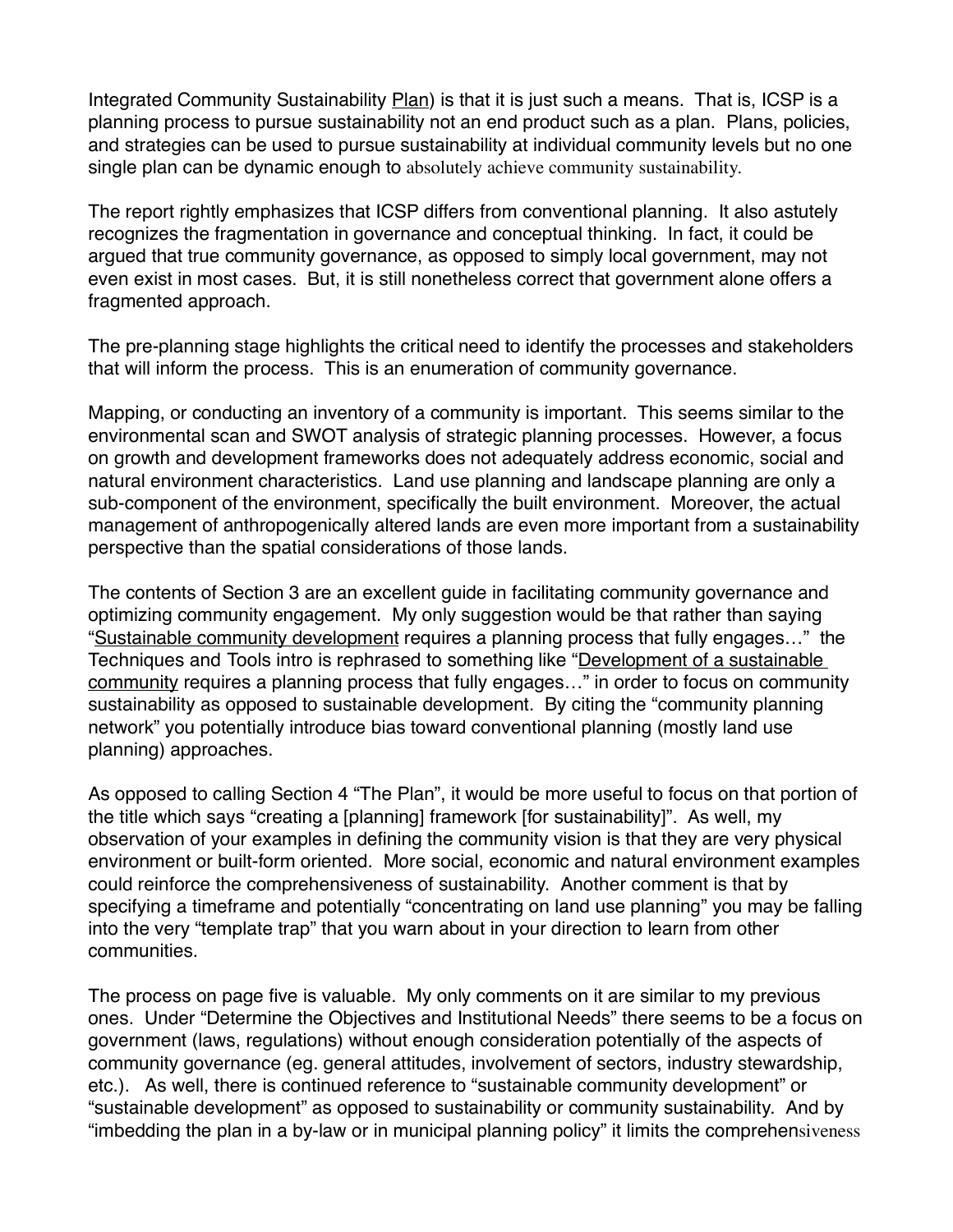and effectiveness of the broader sustainability approaches needed. Similarly, revising planning regulations may assist in achieving sustainability in the built environment but will do nothing for the economic and social components.

As a planning practitioner with considerable experience I would make one final observation. I believe many planners, certainly those properly credentialed, have been practicing the planning approach that is advocated in this report for many years. McHarg and others espoused these approaches years ago and good planners have followed them. Whether the decision-making frameworks have embraced these is another matter. Consequently, if the focus of the ICSP tool remains as sustainable development then I do not see as much benefit in it compared to if it were expanded to encompass the broader concept of community sustainability.

## **Margaret Steele**

## **1. In your opinion, what are the biggest barriers to integrated planning in this country?**

I think the biggest barrier is that we generally do not have good processes or structures in place in our communities that allow us to develop community visions or plans in a systematic way. Our public ways of talking and acting together do not encourage full expression of the diversity of views in the community, so essential for developing comprehensive responses, nor do they allow us to truly "hear" perspectives other than our own. Too often, we end up in polarized debates with our fellow citizens or municipal leaders, advocating our own particular opinion and our diagnosis of the issue and what needs to be done to "fix" the problem. We consider our perspective, the "best" one and are dismayed because others do not see it that way.

Developing an integrated plan must be seen as a process and public involvement in the process needs to be well designed and progressively staged over time to allow for knowledge development, reflection and ownership. Too often, public involvement takes place through one-shot referendums, one public meeting or a one-time survey, rather than a staged process where collective knowledge can be shared, developed and reflected upon over a period of several sessions. In other words, our current public interaction processes are not designed to move us toward integration, sustainability or planning.

There is no shortage of good intent on the part of citizens or community leaders. The lack of structures or processes to support civic dialogue and deliberation often sabotages this good intent. Integrated planning processes must be "big enough" and "strong enough" to hold the diversity of views in the community. They must involve the cross section of the community in a meaningful way and must be seen as legitimate so that citizens will be willing to put in the time and effort to participate.

So, I think the biggest barrier is a huge one, and yet a natural one in our development as individuals, collectives and communities and it will take time to overcome.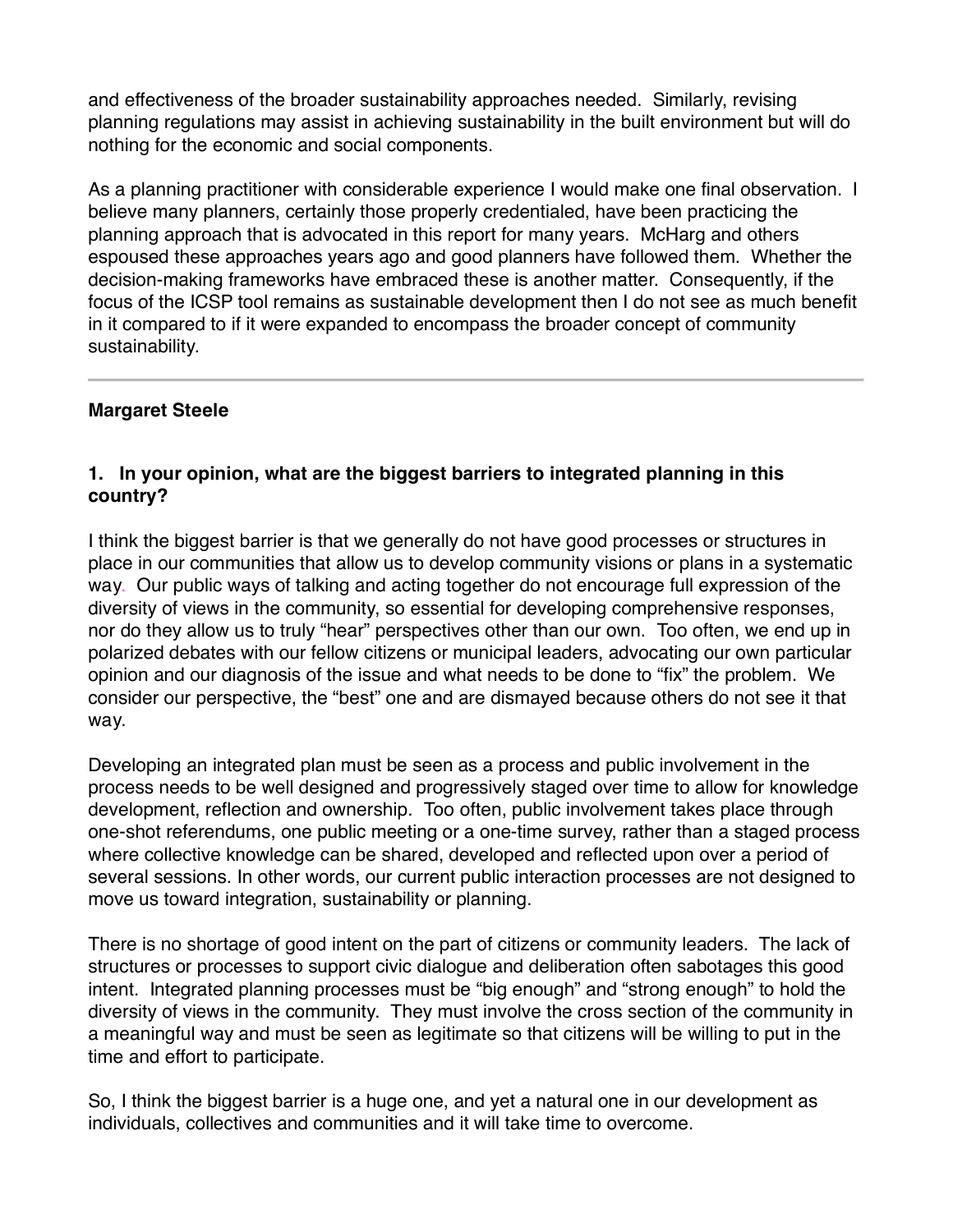Other barriers to integrated planning, from my perspective, include the following:

- There are many different understandings of what "integrated" or "sustainable" means and without a process to inquire and deeply consider these terms, our definitions tend to remain as vague, abstract motherhood statements that can only result in murky follow through
- The traditional strategic planning approach is not effective in times of rapid change and complexity as such plans attempt to use singular cause and effect responses to predict and control outcomes.
- The traditional emphasis on "evaluation" as a summative process that renders judgment about whether outcomes were achieved is not effective for integrated planning. More emphasis should be placed on the emerging field of "developmental evaluation" which recognizes the need for learning and adaptation in real time (the action inquiry loop). In community, we are all part of the same system; no one is outside the system. We should not be looking to place "blame" for failing to achieve outcomes on one part of the system (e.g. citizens, municipal council, industry, etc.).
- Regulations/zoning have not kept pace with changing times . . . e.g. in my own area, zoning regulations permit only 1 dwelling per parcel and the smallest allowable parcel size is 25 acres . . . people are wanting to create rural co-housing, granny flats, small eco-villages etc and are running smack into zoning regulations that were designed in the days when the typical household in this area was a large extended family that farmed the land . . . times have changed but underlying thinking re planning in rural areas has not
- We still tend to operate in silos, both in terms of service provision and in terms of funding. Communities have been quicker to respond to the need to collaborate and work across silos than government or other funders (a good example of this is the emergence in many communities of CCIs - comprehensive community initiatives)

## **2. What are the solutions for going around or eliminating these barriers?**

I think we need to look to the work that is being done by leaders in the field of complexity and systems thinking. This work encourages us to consider the following in our planning processes:

- emphasizing the importance of strategic thinking rather than strategic planning
- recognizing the importance of the action inquiry loop . .. plan, act, reflect, learn, plan, act etc instead of the traditional linear path of plan, act, evaluate, render judgement
- supporting leaders who have the capacity to ask the "right" questions rather than expecting them to have the "right" answers
- creating ways to involve the whole system (i.e. involving the true diversity of the community which will include people who typically don't come out to municipal open houses, etc.; expect to provide "honourariums" or some form of remuneration to citizens for their contributions)
- creating plans that have multiple actions that can respond to the diversity of needs/interests/values in the community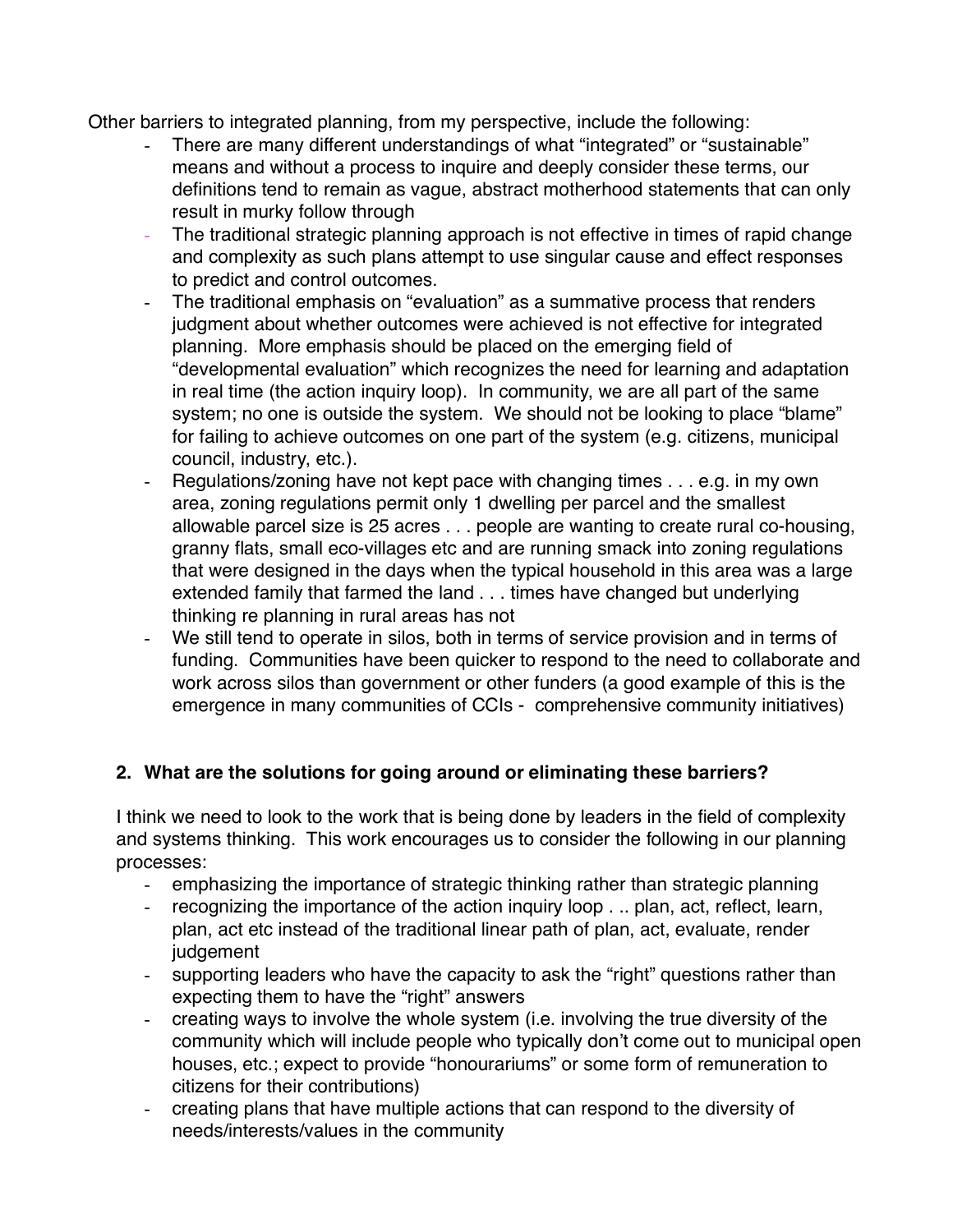- supporting CCI projects and pilot projects

# **3. How useful is the suggested template to communities?**

From having read the tool, I am assuming it is in a preliminary stage of development and will likely go through more iterations before it is ready for testing at the community level. I assume it will be reviewed by other focus groups or in other ways to ensure a diverse spectrum of input and that there is time for continued discussion to further refine the tool.

I think the tool needs some substantial re-thinking before it is ready for testing at the community level. I have read it several times and have found it to lack coherence. I think a community would not know what to do with it, although I do agree it is useful to have included references and active links to resources. I hope the comments that follow will be considered helpful and not critical as I do recognize the largeness of the task you are taking on and it is often easier to be in a position of critiquing something once it is written than create it from scratch.

I'm not totally clear on the purpose of the tool, I must admit. From our correspondence, I am understanding that it is intended to be a process or a template for communities to use to develop an ICSP. As it is presently written, I don't think it is either of these nor do I think it is actually a "tool". It seems to be more a mixture of principles for consideration in developing a plan and a list of resources. I tend to think of a "tool" as something that operationalizes principles.

I think the document outlines some key principles that communities need to consider in developing a plan, i.e.

- comprehensive social, economic and ecological
- $participatory engage the community$
- long-term
- broad in scope

The first two of these, especially, are huge areas and to try to cover them well in a short document such as this is a very difficult task indeed. The whole field of community engagement itself is so large and I think, for many communities, is one that is not well understood. We often have assumptions that talking together publicly and making decisions is just about getting people assembled together and we fail to do the preplanning that would make these gatherings useful. I think the tool needs to emphasize the importance of involving an experienced facilitator and creating a designed process to engage the community well. I don't know if practitioners of public process have been invited to comment on the tool, but I would certainly recommend they be invited to do so as I think they would have a lot to offer. From my perspective, it is vital that communities be given tools and supports for effective community engagement as there can be much damage done from continual efforts to bring people together asking for their input and not having it done well. Citizens can easily end up being burned out by being asked one more time what they think about "x" and then seemingly have nothing happen.

The concept of an integrated plan that includes the social, economic and ecological